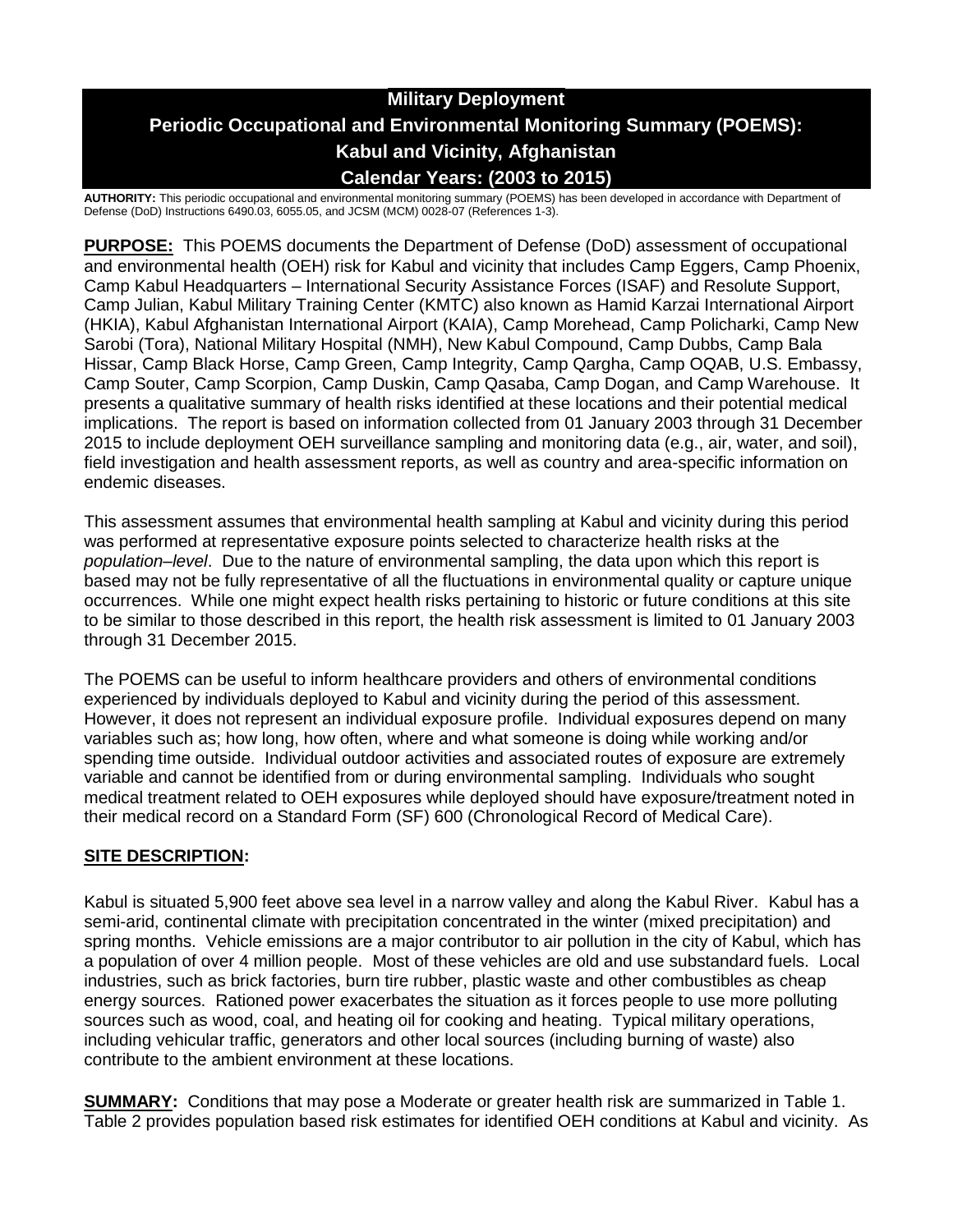indicated in the detailed sections that follow Table 2, controls established to reduce health risk were factored into this assessment. In some cases, e.g. ambient air, specific controls are noted, but not routinely available/feasible.

#### **Table 1: Summary of Occupational and Environmental Conditions with MODERATE or Greater Health Risk**

#### *Short-term health risks & medical implications:*

The following hazards may be associated with potential acute health effects in some personnel during deployment at Kabul and vicinity:

Inhalable coarse particulate matter less than 10 micrometers in diameter  $(PM_{10})$  from environmental dust and/or burning; food/waterborne diseases (e.g., bacterial diarrhea, hepatitis A, typhoid/paratyphoid fever, diarrhea-cholera, diarrheaprotozoal, brucellosis, hepatitis E); other endemic diseases (cutaneous leishmaniasis (acute), Crimean-Congo hemorrhagic fever, sandfly fever, scrub typhus (mite-borne), leptospirosis, Tuberculosis (TB), rabies, anthrax, Q fever); heat stress; and waste sites/waste disposal. For food/waterborne diseases (e.g., bacterial diarrhea, hepatitis A, typhoid/paratyphoid fever, diarrhea-cholera, diarrhea-protozoal, brucellosis, hepatitis E), if ingesting local food and water, the health effects can temporarily incapacitate personnel (diarrhea) or result in prolonged illness (hepatitis A, typhoid/paratyphoid fever, brucellosis, hepatitis E). Risks from food/waterborne diseases may have been reduced with preventive medicine controls and mitigation, which includes hepatitis A and typhoid fever vaccinations and only drinking from approved water sources in accordance with standing CENTCOM policy. For other vector-borne endemic diseases (cutaneous leishmaniasis (acute), Crimean-Congo hemorrhagic fever, sandfly fever, scrub typhus (mite-borne), these diseases may constitute a significant risk due to exposure to biting vectors; risk reduced to 'Low' by proper wear of the treated uniform, application of repellent to exposed skin, bed net use, and appropriate chemoprophylaxis, as well as minimizing areas of standing water and other vector-breeding areas. For water contact diseases (leptospirosis) activities involving extensive contact with surface water increase risk. For respiratory diseases (TB), personnel in close-quarter conditions could have been at risk for person-toperson spread. Animal contact diseases (rabies, anthrax, Q fever), pose year-round risk. For heat stress, risk can be greater during months of April through November, and greater for susceptible persons including those older than 45, of low fitness level, unacclimatized, or with underlying medical conditions. Risks from heat stress may have been reduced with preventive medicine controls, work-rest cycles, proper hydration and nutrition, and mitigation. For waste sites/waste disposal, solid waste management issues included a lack of lids for trash cans in food preparation areas, and dumpsters being left open and/or not cleaned regularly; there was no information about how wastes were disposed of, such as by land filling or burning.

Air quality: For inhalable coarse particulate matter less than 10 micrometers in diameter ( $PM_{10}$ ), the PM<sub>10</sub> overall shortterm risk was 'Variable, Low to High' for Kabul and vicinity. For inhalable fine particulate matter less than 2.5 micrometers in diameter (PM<sub>2.5</sub>), the PM<sub>2.5</sub> overall short-term risk was 'Variable, Low to Moderate' for Kabul and vicinity. However, the entire Kabul and vicinity area is an arid and dust-prone desert environment, also subject to vehicle traffic. Consequently, exposures to  $PM_{10}$  and  $PM_{2.5}$  may vary, as conditions may vary, and may result in mild to more serious short-term health effects (e.g., eye, nose or throat and lung irritation) in some personnel while at this site, particularly exposures to high levels of dust such as during high winds or dust storms. Burn barrels were reported in operation at Camp Phoenix and burn pits were reported in operation at Camp Scorpion and Camp Bala Hissar. The PM<sub>2.5</sub> overall short-term health risks specifically for burn barrels at Camp Phoenix was evaluated as 'Variable, Low to High for PM<sub>2.5</sub>. For Camp Bala Hissar burn pits, data were insufficient to fully characterize the short-term health risk associated with  $PM_{2.5}$  exposure. The PM<sub>10</sub> overall shortterm health risks specifically for burn barrels at Camp Phoenix and burn pits at Camp Scorpion were not evaluated due to 'insufficient environmental samples collected near burn pits provided for analysis' - see Section 10.7. Where burn pits or burn barrels exist, exposures may vary, and exposures to high levels of  $PM_{10}$  and  $PM_{2.5}$  from smoke may result in mild to more serious short-term health effects (e.g., eye, nose or throat and lung irritation) in some personnel and certain subgroups of the deployed forces (e.g., those with pre-existing asthma/cardio-pulmonary conditions). Although most shortterm health effects from exposure to particulate matter should have resolved post-deployment, providers should be prepared to consider the relationship between deployment exposures and current complaints. Some individuals may have sought treatment for acute respiratory irritation during their time at Kabul and vicinity. Personnel who reported with symptoms or required treatment while at this site should have exposure and treatment noted in medical record (e.g., electronic medical record and/or on a Standard Form (SF) 600 (Chronological Record of Medical Care).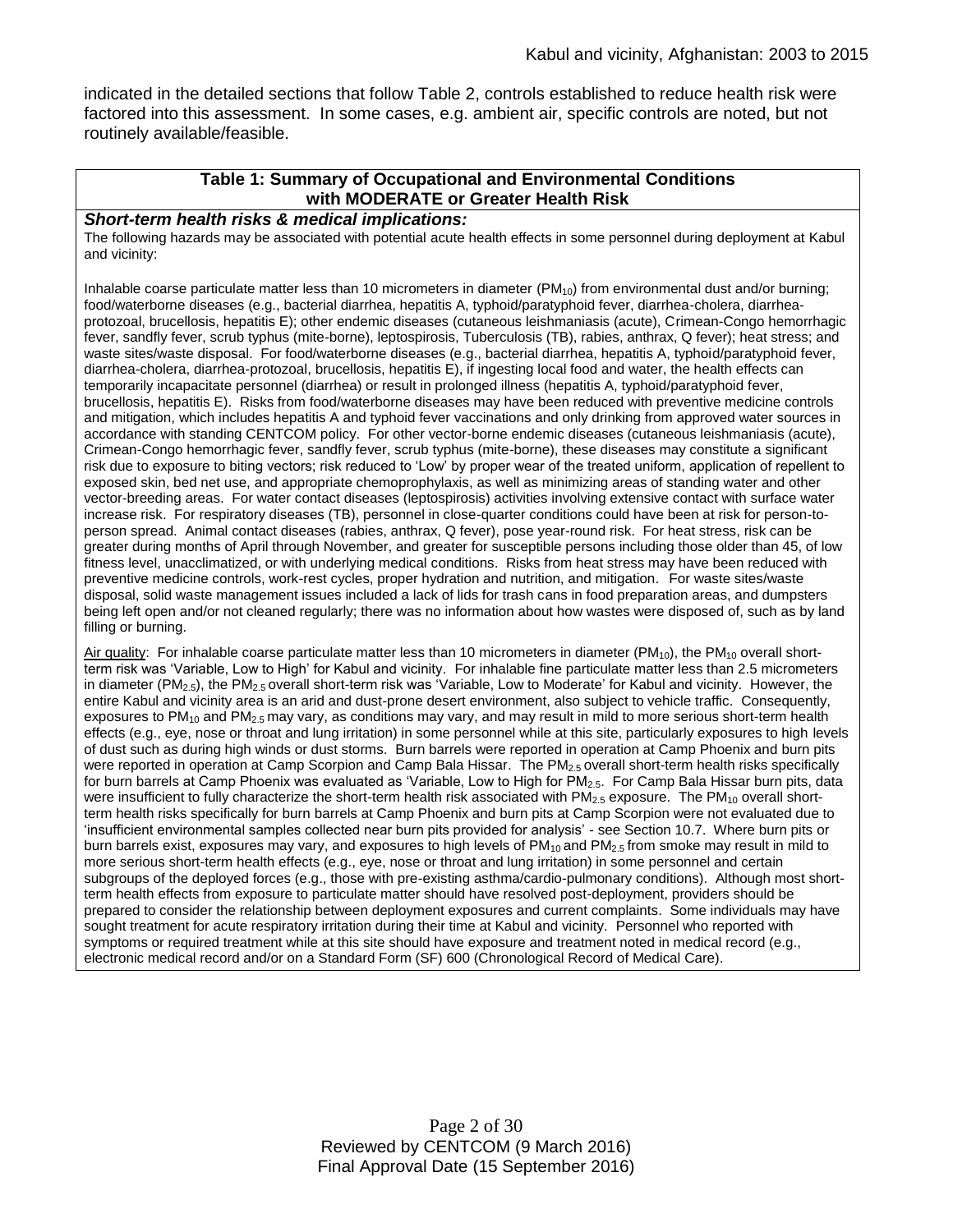#### *Long-term health risks & medical implications:*

The following hazards may be associated with potential chronic health effects in some personnel during deployment at Kabul and vicinity:

For waste sites/waste disposal, solid waste management issues reported during the 2003-2009 timeframe included a lack of lids for trash cans in food preparation areas, and dumpsters being left open and/or not cleaned regularly; there was no information about how wastes were disposed of, such as by landfilling or burning.

Air quality: For inhalable fine particulate matter less than 2.5 micrometers in diameter ( $PM_{2.5}$ ) from environmental dust, the overall long-term risk was 'Moderate' for Kabul and vicinity. Inhalable coarse particulate matter less than 10 micrometers in diameter (PM<sub>10</sub>) from environmental dust was not evaluated for long-term risk due to no available health guidelines. However, the entire Kabul and vicinity area is an arid and dust-prone desert environment, also subject to vehicle traffic, and conditions may have varied. Burn barrels were reported in operation at Camp Phoenix and burn pits were reported at Camp Scorpion and Camp Bala Hissar. The long-term PM2.5 health risk assessment for the Camp Phoenix burn barrel was 'Low.' For Camp Bala Hissar burn pit, data were insufficient to fully characterize the long-term health risk associated with PM<sub>2.5</sub> exposure. The PM<sub>10</sub> overall long-term health risks were not evaluated at the burn pit locations at Kabul and vicinity due to 'insufficient environmental samples collected near burn pits provided for analysis and due to no available health guidelines for PM<sup>10</sup> - see Section 10.7. However, burn pit exposures may vary, as conditions may have varied. For inhalational exposure to high levels of dust containing  $PM_{10}$  and  $PM_{2.5}$ , such as during high winds or dust storms, and for exposures to burn pit smoke, it is considered possible that some otherwise healthy personnel, who were exposed for a long-term period to dust and particulate matter, could develop certain health conditions (e.g., reduced lung function, cardiopulmonary disease). Personnel with a history of asthma or cardiopulmonary disease could potentially be more likely to develop such chronic health conditions. While the dust and particulate matter exposures and exposures to burn pits are acknowledged, at this time there were no specific recommended, post-deployment medical surveillance evaluations or treatments. Providers should still consider overall individual health status (e.g., any underlying conditions/susceptibilities) and any potential unique individual exposures (such as burn pits/barrels, incinerators, occupational or specific personal dosimeter data) when assessing individual concerns. Certain individuals may need to be followed/evaluated for specific occupational exposures/injuries (e.g., annual audiograms as part of the medical surveillance for those enrolled in the Hearing Conservation Program; and personnel covered by Respiratory Protection Program and/or Hazardous Waste/Emergency Responders Medical Surveillance).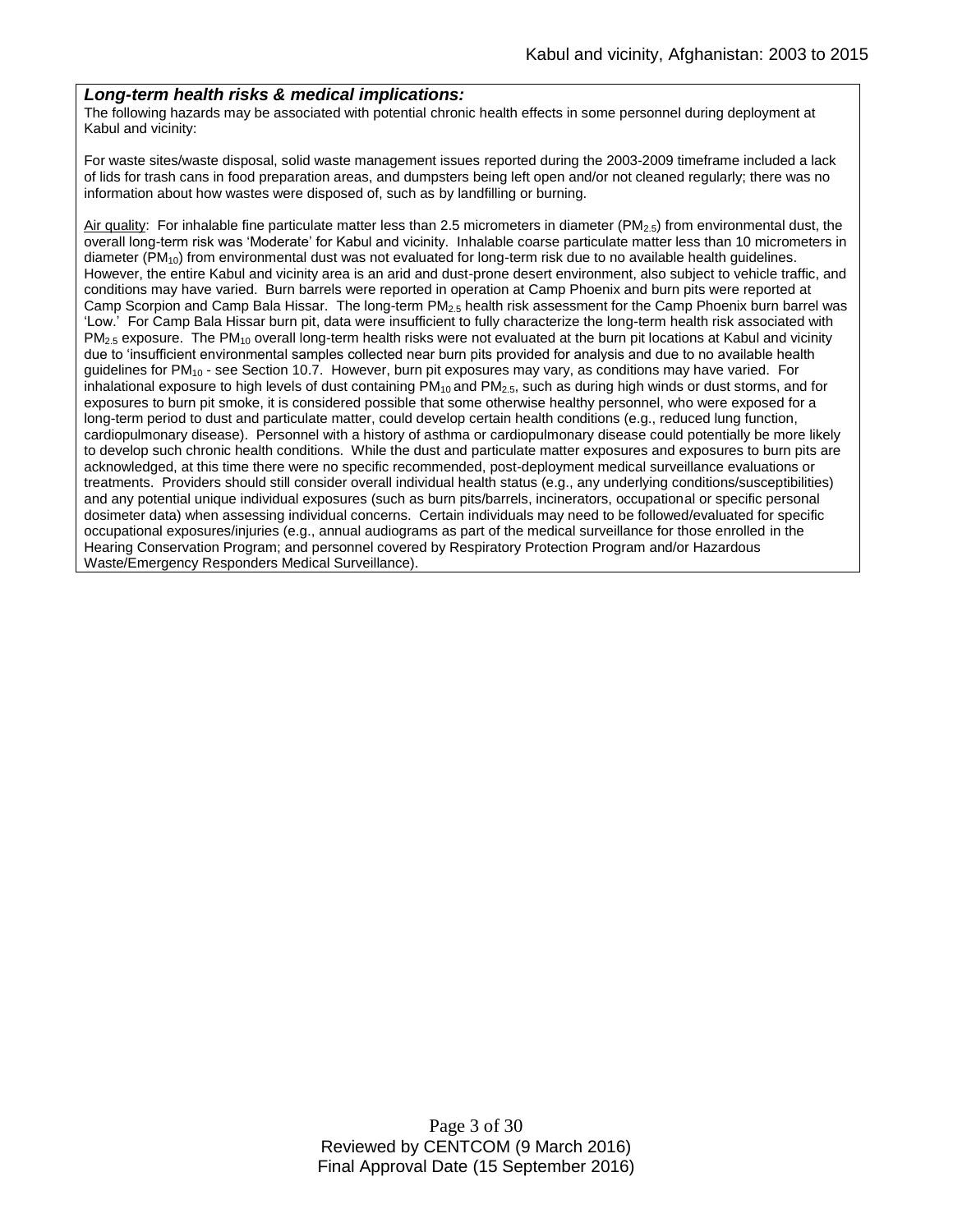| Source of<br><b>Identified Health</b><br>Risk <sup>3</sup>                        | Unmitigated Health Risk Estimate <sup>4</sup>                                                                                                                                                                                                                                                                                                                                                  | <b>Control Measures</b><br><b>Implemented</b>                                                                                                                                                                   | <b>Residual Health Risk Estimate<sup>4</sup></b>                                                                                                                                                                                                                                                                      |
|-----------------------------------------------------------------------------------|------------------------------------------------------------------------------------------------------------------------------------------------------------------------------------------------------------------------------------------------------------------------------------------------------------------------------------------------------------------------------------------------|-----------------------------------------------------------------------------------------------------------------------------------------------------------------------------------------------------------------|-----------------------------------------------------------------------------------------------------------------------------------------------------------------------------------------------------------------------------------------------------------------------------------------------------------------------|
| <b>AIR</b>                                                                        |                                                                                                                                                                                                                                                                                                                                                                                                |                                                                                                                                                                                                                 |                                                                                                                                                                                                                                                                                                                       |
| Particulate<br>matter less than<br>10 micrometers<br>in diameter<br>$(PM_{10})$   | Short-term: Variable, Low to High.<br>Daily levels vary, acute health effects<br>(e.g., upper respiratory tract irritation)<br>more pronounced during peak days.<br>More serious effects are possible in<br>susceptible persons (e.g., those with<br>asthma/pre-existing respiratory<br>diseases).                                                                                             | Limiting strenuous<br>physical activities when air<br>quality is especially poor;<br>and actions such as<br>closing tent flaps,<br>windows, and doors.                                                          | Short-term: Variable, Low to High.<br>Daily levels vary, acute health effects<br>(e.g., upper respiratory tract irritation)<br>more pronounced during peak days.<br>More serious effects are possible in<br>susceptible persons (e.g., those with<br>asthma/pre-existing respiratory<br>diseases).                    |
|                                                                                   | Long-term: No health guidelines                                                                                                                                                                                                                                                                                                                                                                |                                                                                                                                                                                                                 | Long-term: No health guidelines                                                                                                                                                                                                                                                                                       |
| Particulate<br>matter less than<br>2.5 micrometers<br>in diameter<br>$(PM_{2.5})$ | Short-term: Variable, Low to Moderate.<br>A majority of the time no acute health<br>effects are anticipated. Certain peak<br>levels may produce mild eye, nose, or<br>throat irritation in some personnel and<br>pre-existing health conditions (e.g.,<br>asthma, or cardiopulmonary diseases)<br>may be exacerbated.                                                                          | Limiting strenuous<br>physical activities when air<br>quality is especially poor;<br>and actions such as<br>closing tent flaps,<br>windows, and doors.                                                          | Short-term: Variable, Low to Moderate.<br>A majority of the time no acute health<br>effects are anticipated. Certain peak<br>levels may produce mild eye, nose, or<br>throat irritation in some personnel and<br>pre-existing health conditions (e.g.,<br>asthma, or cardiopulmonary diseases)<br>may be exacerbated. |
|                                                                                   | Long-term: Moderate. A small<br>percentage of personnel may be at<br>increased risk for developing chronic<br>conditions. Particularly those more<br>susceptible to acute effects (e.g.,<br>those with asthma/pre-existing<br>respiratory diseases).                                                                                                                                           |                                                                                                                                                                                                                 | Long-term: Moderate. A small<br>percentage of personnel may be at<br>increased risk for developing chronic<br>conditions. Particularly those more<br>susceptible to acute effects (e.g.,<br>those with asthma/pre-existing<br>respiratory diseases).                                                                  |
| Chemical<br>Pollutants                                                            | Short-term: No risk                                                                                                                                                                                                                                                                                                                                                                            |                                                                                                                                                                                                                 | Short-term: No risk                                                                                                                                                                                                                                                                                                   |
| (organic and<br>inorganic gases)                                                  | Long-term: Low risk (for acrolein)                                                                                                                                                                                                                                                                                                                                                             |                                                                                                                                                                                                                 | Long-term: Low risk (for acrolein)                                                                                                                                                                                                                                                                                    |
| <b>ENDEMIC</b><br><b>DISEASE</b>                                                  |                                                                                                                                                                                                                                                                                                                                                                                                |                                                                                                                                                                                                                 |                                                                                                                                                                                                                                                                                                                       |
| Food<br>borne/Waterborne<br>(e.g., diarrhea-<br>bacteriological)                  | Short-term: Variable; High (bacterial<br>diarrhea, hepatitis A, typhoid fever) to<br>Moderate (diarrhea-cholera, diarrhea-<br>protozoal, brucellosis, hepatitis E) to<br>Low (polio) if ingesting local<br>food/water, the health effects can<br>temporarily incapacitate personnel<br>(diarrhea) or result in prolonged illness<br>(hepatitis A, Typhoid fever, hepatitis E,<br>brucellosis). | Preventive measures<br>include Hepatitis A and<br>Typhoid fever vaccination<br>and consumption of food<br>and water only from<br>approved sources.                                                              | Short-term: Low to none                                                                                                                                                                                                                                                                                               |
|                                                                                   | Long-term: none identified                                                                                                                                                                                                                                                                                                                                                                     |                                                                                                                                                                                                                 | Long-term: No data available                                                                                                                                                                                                                                                                                          |
| Arthropod Vector<br>Borne                                                         | Short-term: Variable; High for malaria<br>to Moderate for leishmaniasis -<br>cutaneous (acute), Crimean-Congo<br>hemorrhagic fever, sandfly fever,<br>typhus-miteborne, and Low for the<br>plague and West Nile fever.                                                                                                                                                                         | Preventive measures<br>include proper wear of<br>treated uniform,<br>application of repellent to<br>exposed skin, bed net<br>use, minimizing areas of<br>standing water and<br>appropriate<br>chemoprophylaxis. | Short-term: Low                                                                                                                                                                                                                                                                                                       |
|                                                                                   | Long-term: Low for Leishmaniasis-<br>visceral infection.                                                                                                                                                                                                                                                                                                                                       |                                                                                                                                                                                                                 | Long-term: No data available                                                                                                                                                                                                                                                                                          |
| Water-Contact<br>(e.g. wading,<br>swimming)                                       | Short-term: Moderate for leptospirosis                                                                                                                                                                                                                                                                                                                                                         | Recreational swimming in<br>surface waters not likely in<br>this area of Afghanistan<br>during this time period.                                                                                                | Short-term: Low for leptospirosis.                                                                                                                                                                                                                                                                                    |
|                                                                                   | Long-term: No data available                                                                                                                                                                                                                                                                                                                                                                   |                                                                                                                                                                                                                 | Long-term: No data available                                                                                                                                                                                                                                                                                          |

**Table 2. Population-Based Health Risk Estimates - Kabul and vicinity 1, 2**

Page 4 of 30 Reviewed by CENTCOM (9 March 2016) Final Approval Date (15 September 2016)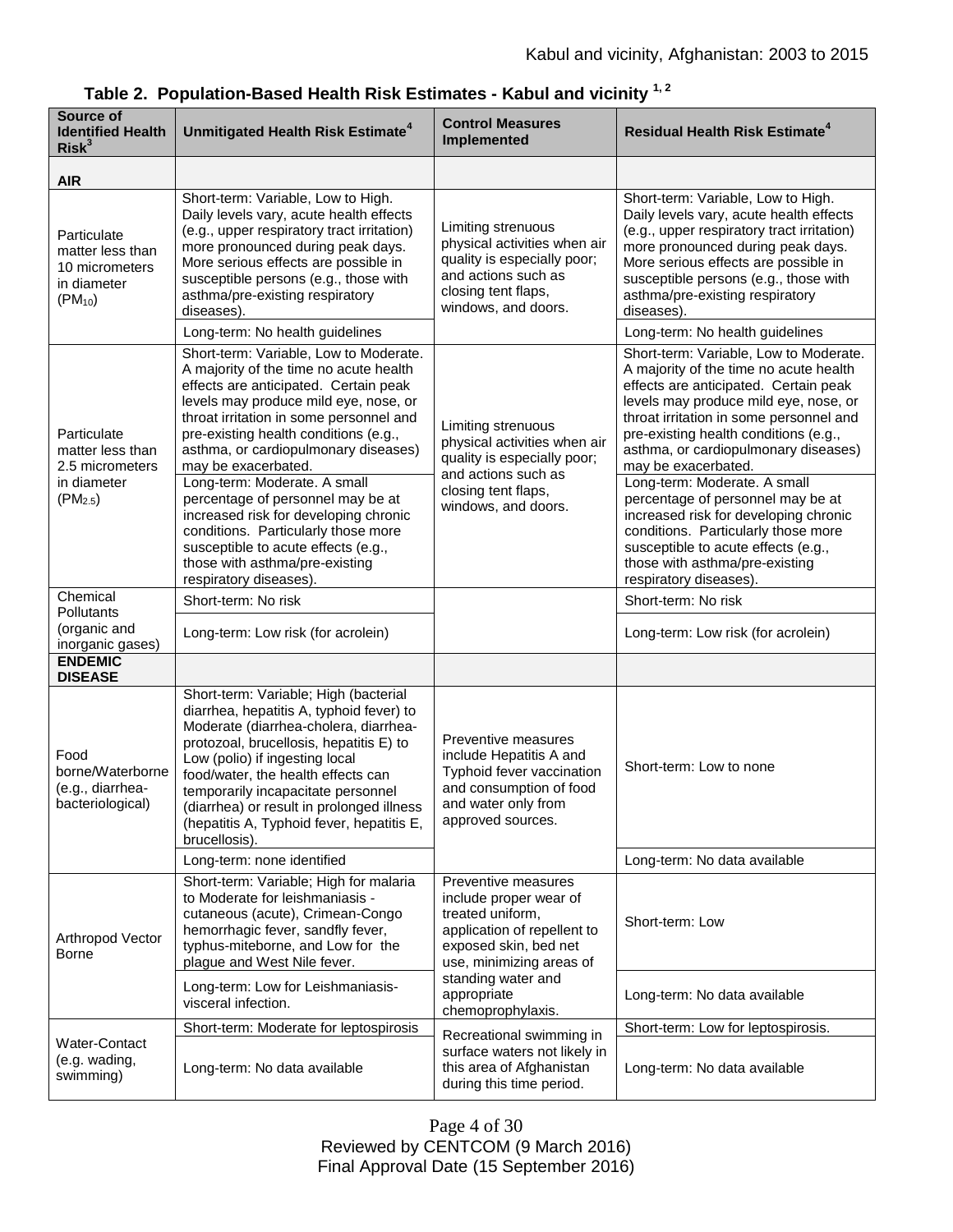| Source of<br><b>Identified Health</b><br>Risk <sup>3</sup> | Unmitigated Health Risk Estimate <sup>4</sup>                                                                                                                                                                                                     | <b>Control Measures</b><br>Implemented                                                                                                                                                                                                                                                                                                                                                    | <b>Residual Health Risk Estimate<sup>4</sup></b>                                                                                                                                                                                                 |
|------------------------------------------------------------|---------------------------------------------------------------------------------------------------------------------------------------------------------------------------------------------------------------------------------------------------|-------------------------------------------------------------------------------------------------------------------------------------------------------------------------------------------------------------------------------------------------------------------------------------------------------------------------------------------------------------------------------------------|--------------------------------------------------------------------------------------------------------------------------------------------------------------------------------------------------------------------------------------------------|
| <b>Endemic</b><br><b>Disease</b>                           |                                                                                                                                                                                                                                                   |                                                                                                                                                                                                                                                                                                                                                                                           |                                                                                                                                                                                                                                                  |
| Respiratory                                                | Short-term: Variable; Moderate for<br>tuberculosis (TB) to Low for<br>meningococcal meningitis.                                                                                                                                                   | Providing adequate living<br>and work space; medical<br>screening; vaccination.                                                                                                                                                                                                                                                                                                           | Short-term: Low                                                                                                                                                                                                                                  |
|                                                            | Long-term: No data available                                                                                                                                                                                                                      |                                                                                                                                                                                                                                                                                                                                                                                           | Long-term: No data available                                                                                                                                                                                                                     |
| <b>Animal Contact</b>                                      | Short-term: Variable; Moderate for<br>rabies, anthrax, Q-fever to Low for<br>H5N1 avian influenza. Mitigation<br>measures reduced the overall risk to<br>Low.                                                                                     | Prohibiting contact with,<br>adoption, or feeding of<br>feral animals IAW U.S.<br><b>Central Command</b><br>(CENTCOM) General<br>Order (GO) 1B. Risks are<br>further reduced in the<br>event of assessed contact<br>by prompt post-exposure<br>rabies prophylaxis IAW<br>The Center for Disease<br>Control's (CDC) Advisory<br>Committee on<br><b>Immunization Practices</b><br>guidance. | Short-term: No data available                                                                                                                                                                                                                    |
|                                                            | Long-term: None identified.                                                                                                                                                                                                                       |                                                                                                                                                                                                                                                                                                                                                                                           | Long-term: None identified.                                                                                                                                                                                                                      |
| <b>VENOMOUS</b><br><b>ANIMAL/</b><br><b>INSECTS</b>        |                                                                                                                                                                                                                                                   |                                                                                                                                                                                                                                                                                                                                                                                           |                                                                                                                                                                                                                                                  |
| Snakes,<br>scorpions, and<br>spiders                       | Short-term: Low; If encountered,<br>effects of venom vary with species<br>from mild localized swelling (e.g.<br>Scorpiops afghanus) to potentially<br>lethal effects (e.g. Gloydius halys).                                                       | Risk reduced by avoiding<br>contact, proper wear of<br>uniform (especially<br>footwear), and proper and<br>timely treatment.                                                                                                                                                                                                                                                              | Short-term: Low; If encountered,<br>effects of venom vary with species<br>from mild localized swelling (e.g.<br>Scorpiops afghanus) to potentially<br>lethal effects (e.g. Gloydius halys).                                                      |
|                                                            | Long-term: No data available                                                                                                                                                                                                                      |                                                                                                                                                                                                                                                                                                                                                                                           | Long-term: No data available                                                                                                                                                                                                                     |
| <b>HEAT/COLD</b><br><b>STRESS</b>                          |                                                                                                                                                                                                                                                   |                                                                                                                                                                                                                                                                                                                                                                                           |                                                                                                                                                                                                                                                  |
| Heat                                                       | Short-term: Variable; Risk of heat<br>injury is High for June-September, and<br>Low to Moderate for all other months.                                                                                                                             | Work-rest cycles, proper<br>hydration and nutrition,<br>and Wet Bulb Globe<br>Temperature (WBGT)<br>monitoring.                                                                                                                                                                                                                                                                           | Short-term: Variable; Risk of heat<br>injury in unacclimatized or susceptible<br>personnel is Moderate for June-<br>September and Low to Moderate for all<br>others.                                                                             |
|                                                            | Long-term: Low, The long-term risk<br>was Low. However, the risk may be<br>greater to certain susceptible persons-<br>those older (i.e., greater than 45<br>years), in lesser physical shape, or<br>with underlying medical/health<br>conditions. |                                                                                                                                                                                                                                                                                                                                                                                           | Long-term: Low, The long-term risk is<br>Low. However, the risk may be<br>greater to certain susceptible persons-<br>those older (i.e., greater than 45<br>years), in lesser physical shape, or<br>with underlying medical/health<br>conditions. |
| Cold                                                       | Short-term: Low risk of cold<br>stress/injury.                                                                                                                                                                                                    | Risks from cold stress<br>reduced with protective                                                                                                                                                                                                                                                                                                                                         | Short-term: Low risk of cold<br>stress/injury.                                                                                                                                                                                                   |
|                                                            | Long-term: Low; Long-term health<br>implications from cold injuries are rare<br>but can occur, especially from more<br>serious injuries such as frost bite.                                                                                       | measures such as use of<br>the buddy system, limiting<br>exposure during cold<br>weather, proper hydration<br>and nutrition, and proper<br>wear of issued protective<br>clothing.                                                                                                                                                                                                         | Long-term: Low; Long-term health<br>implications from cold injuries are rare<br>but can occur, especially from more<br>serious injuries such as frost bite.                                                                                      |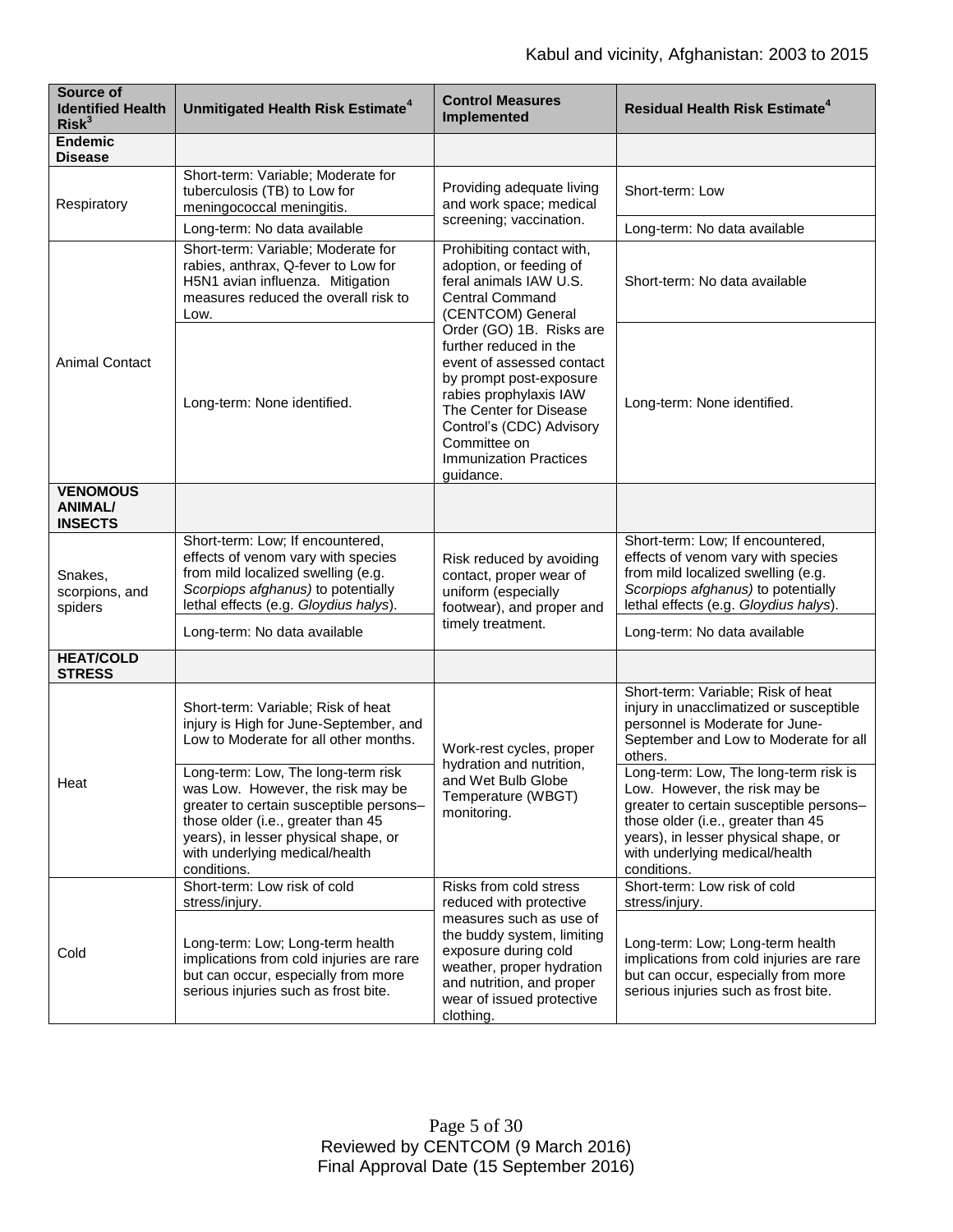| Source of<br><b>Identified Health</b><br>Risk <sup>3</sup>   | Unmitigated Health Risk Estimate <sup>4</sup>                                                                                                                                                                                                                                                                                                                                                                                                                                                                                                                                                                     | <b>Control Measures</b><br><b>Implemented</b>                                                                                                                                                          | <b>Residual Health Risk Estimate<sup>4</sup></b>                                                                                                                                                                                                                                                                                                                                                                                                                                                                                                                                                                  |
|--------------------------------------------------------------|-------------------------------------------------------------------------------------------------------------------------------------------------------------------------------------------------------------------------------------------------------------------------------------------------------------------------------------------------------------------------------------------------------------------------------------------------------------------------------------------------------------------------------------------------------------------------------------------------------------------|--------------------------------------------------------------------------------------------------------------------------------------------------------------------------------------------------------|-------------------------------------------------------------------------------------------------------------------------------------------------------------------------------------------------------------------------------------------------------------------------------------------------------------------------------------------------------------------------------------------------------------------------------------------------------------------------------------------------------------------------------------------------------------------------------------------------------------------|
| <b>Unique</b><br>Incidents/<br><b>Concern</b>                |                                                                                                                                                                                                                                                                                                                                                                                                                                                                                                                                                                                                                   |                                                                                                                                                                                                        |                                                                                                                                                                                                                                                                                                                                                                                                                                                                                                                                                                                                                   |
| Waste<br>Sites/Waste<br>Disposal                             | Short-term: Low to Moderate                                                                                                                                                                                                                                                                                                                                                                                                                                                                                                                                                                                       |                                                                                                                                                                                                        | Short-term: Low to Moderate                                                                                                                                                                                                                                                                                                                                                                                                                                                                                                                                                                                       |
|                                                              | Long-term: Low to Moderate                                                                                                                                                                                                                                                                                                                                                                                                                                                                                                                                                                                        |                                                                                                                                                                                                        | Long-term: Low to Moderate                                                                                                                                                                                                                                                                                                                                                                                                                                                                                                                                                                                        |
| Fuel/petroleum<br>products/<br>industrial<br>chemical spills | Short-term: Low                                                                                                                                                                                                                                                                                                                                                                                                                                                                                                                                                                                                   |                                                                                                                                                                                                        | Short-term: Low                                                                                                                                                                                                                                                                                                                                                                                                                                                                                                                                                                                                   |
|                                                              | Long-term: Low                                                                                                                                                                                                                                                                                                                                                                                                                                                                                                                                                                                                    |                                                                                                                                                                                                        | Long-term: Low                                                                                                                                                                                                                                                                                                                                                                                                                                                                                                                                                                                                    |
| Pesticides/Pest<br>Control                                   | Short-term: Low                                                                                                                                                                                                                                                                                                                                                                                                                                                                                                                                                                                                   | See Section 10.4                                                                                                                                                                                       | Short-term: Low                                                                                                                                                                                                                                                                                                                                                                                                                                                                                                                                                                                                   |
|                                                              | Long-term: Low                                                                                                                                                                                                                                                                                                                                                                                                                                                                                                                                                                                                    |                                                                                                                                                                                                        | Long-term: Low                                                                                                                                                                                                                                                                                                                                                                                                                                                                                                                                                                                                    |
| Burn Pits/Burn<br><b>Barrels</b>                             | Short-term: Variable, Low to High for<br>PM <sub>2.5</sub> . There were operating burn<br>barrels at Camp Phoenix, and burn<br>pits at Camp Scorpion and Camp Bala<br>Hissar. Burn pit/barrel exposures may<br>vary, and exposure to high levels of<br>$PM2.5$ in the smoke may also result in<br>mild to more serious short-term health<br>effects (e.g., eye, nose or throat and<br>lung irritation) in some personnel and<br>certain subgroups, such as those with<br>pre-existing health conditions (e.g.,<br>asthma, or cardiopulmonary diseases),<br>while at this site. See Section 10.7<br>Long-term: Low | Control measures may<br>have included locating<br>burn pits at increased<br>distance from living and<br>working areas when<br>possible, and improved<br>waste segregation and<br>management techniques | Short-term: Variable, Low to High for<br>PM <sub>2.5</sub> . There were operating burn<br>barrels at Camp Phoenix, and burn<br>pits at Camp Scorpion and Camp Bala<br>Hissar. Burn pit/barrel exposures may<br>vary, and exposure to high levels of<br>$PM2.5$ in the smoke may also result in<br>mild to more serious short-term health<br>effects (e.g., eye, nose or throat and<br>lung irritation) in some personnel and<br>certain subgroups, such as those with<br>pre-existing health conditions (e.g.,<br>asthma, or cardiopulmonary diseases),<br>while at this site. See Section 10.7<br>Long-term: Low |

<sup>1</sup>This Summary Table provides a qualitative estimate of population-based short- and long-term health risks associated with the occupational environment conditions at Kabul and vicinity. It does not represent an individual exposure profile. Actual individual exposures and health effects depend on many variables. For example, while a chemical may have been present in the environment, if a person did not inhale, ingest, or contact a specific dose of the chemical for adequate duration and frequency, then there may have been no health risk. Alternatively, a person at a specific location may have experienced a unique exposure which could result in a significant individual exposure. Any such person seeking medical care should have their specific exposure documented in an SF600.

 $^2$  This assessment is based on specific environmental sampling data and reports obtained from 01 January 2003 through 31 December 2015. Sampling locations are assumed to be representative of exposure points for the camp population but may not reflect all the fluctuations in environmental quality or capture unique exposure incidents.

<sup>3</sup>This Summary Table is organized by major categories of identified sources of health risk. It only lists those sub-categories specifically identified and addressed at Kabul and vicinity. The health risks are presented as Low, Moderate, High or Extremely High for both acute and chronic health effects. The health risk level is based on an assessment of both the potential severity of the health effects that could be caused and probability of the exposure that would produce such health effects. Details can be obtained from the Army Public Health Center (APHC). Where applicable, "None Identified" is used when though a potential exposure is identified, and no health risks of either a specific acute or chronic health effects are determined. More detailed descriptions of OEH exposures that are evaluated but determined to pose no health risk are discussed in the following sections of this report.

<sup>4</sup>Health risks in this Summary Table are based on quantitative surveillance thresholds (e.g. endemic disease rates; host/vector/pathogen surveillance) or screening levels, e.g. Military Exposure Guidelines (MEGs) for chemicals*.* Some previous assessment reports may provide slightly inconsistent health risk estimates because quantitative criteria such as MEGs may have changed since the samples were originally evaluated and/or because this assessment makes use of all historic site data while previous reports may have only been based on a select few samples.

> Page 6 of 30 Reviewed by CENTCOM (9 March 2016) Final Approval Date (15 September 2016)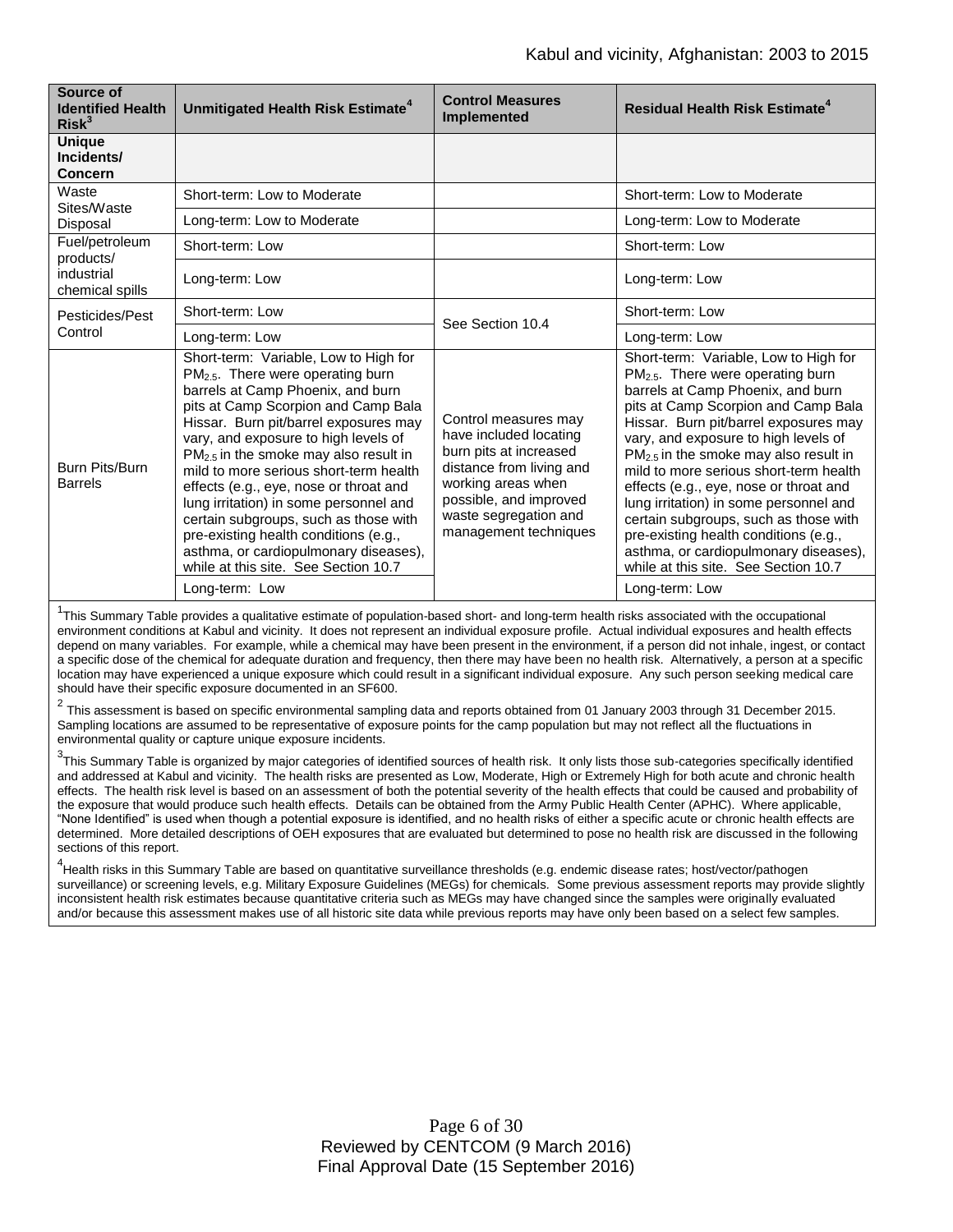## **1 Discussion of Health Risks at Kabul, Afghanistan by Source**

The following sections provide additional information about the OEH conditions summarized in the above tables. All risk assessments were performed using the methodology described in the U.S. Army Public Health Command Technical Guide 230, *Environmental Health Risk Assessment and Chemical Exposure Guidelines for Deployed Military Personnel* (Reference 4). All OEH risk estimates represent residual risk after accounting for preventive controls in place. Occupational exposures and exposures to endemic diseases are greatly reduced by preventive measures. For environmental exposures related to airborne dust, there are limited preventive measures available, and available measures have little efficacy in reducing exposure to ambient conditions.

# **2 Air**

#### 2.1 Site-Specific Sources Identified

Kabul has a semi-arid, continental climate with precipitation concentrated in the winter (sometimes falling as snow) and spring months. Airborne environmental hazards at these basecamps include: wind-blown sand, commercial industry (petro/chemical industry and storage, cement and asphalt plants), raw sewage, continuously running diesel power generators, poor quality leaded gasoline vehicle exhaust, and burning garbage containing plastic, tires, motor oil, and wood for heating and cooking. Inhalational exposure to high levels of dust and particulate matter during high winds or dust storms may result in mild to more serious short-term health effects (e.g., eye, nose or throat and lung irritation) in some personnel. Additionally, certain subgroups of the deployed forces (e.g., those with pre-existing asthma/cardio pulmonary conditions) are at greatest risk of developing notable health effects.

A retrospective epidemiology based cohort study was conducted to investigate associations between deployment to Kabul, Afghanistan and subsequent respiratory health among United States (U.S.) military personnel (Reference 11). The study population consisted of personnel who deployed to Kabul, select Operation Enduring Freedom (OEF) locations, personnel stationed in the Republic of Korea (ROK), and U.S.-stationed personnel. Incidence rate ratios (IRRs) were estimated for respiratory symptoms, signs, and ill-defined conditions (SSIC), asthma, and chronic obstructive pulmonary disease (COPD). A significantly elevated rate of SSIC was observed among Kabul-deployed personnel compared to personnel deployed or stationed in Bagram (IRR 1.12; 95% confidence interval (CI), 1.05- 1.19), ROK (IRR 1.20; 95% CI, 1.10-1.31), and the U.S. (IRR 1.52; 95% CI, 1.43-1.62). A statistically elevated rate of asthma was observed among personnel deployed to Kabul, relative to U.S.-stationed personnel (IRR 1.61; 95% CI, 1.22-2.12). Statistically significant rates were not observed for COPD among Kabul-deployed personnel compared to other study groups. These findings suggest that deployment to Kabul is associated with an elevated risk of post-deployment respiratory symptoms and new-onset asthma.

Vehicle emissions are a major contributor to air pollution in the city of Kabul, which has a population of over 4 million people. Most vehicles are over 10 years old, and generally use substandard fuels. Some of the more common industries, such as brick factories, burn tire rubber, plastic waste, and other combustibles as cheap energy sources. Additionally, rationed power exacerbates the situation as it forces people to use more polluting sources such as wood, coal, and heating oil for cooking and heating.

Typical military operations, including vehicular traffic, generators and other local sources (including burning of waste) will also contribute to the ambient environment at these locations. Limited OEH surveillance occurred between 2003 and 2015. The summary of results follows.

> Page 7 of 30 Reviewed by CENTCOM (9 March 2016) Final Approval Date (15 September 2016)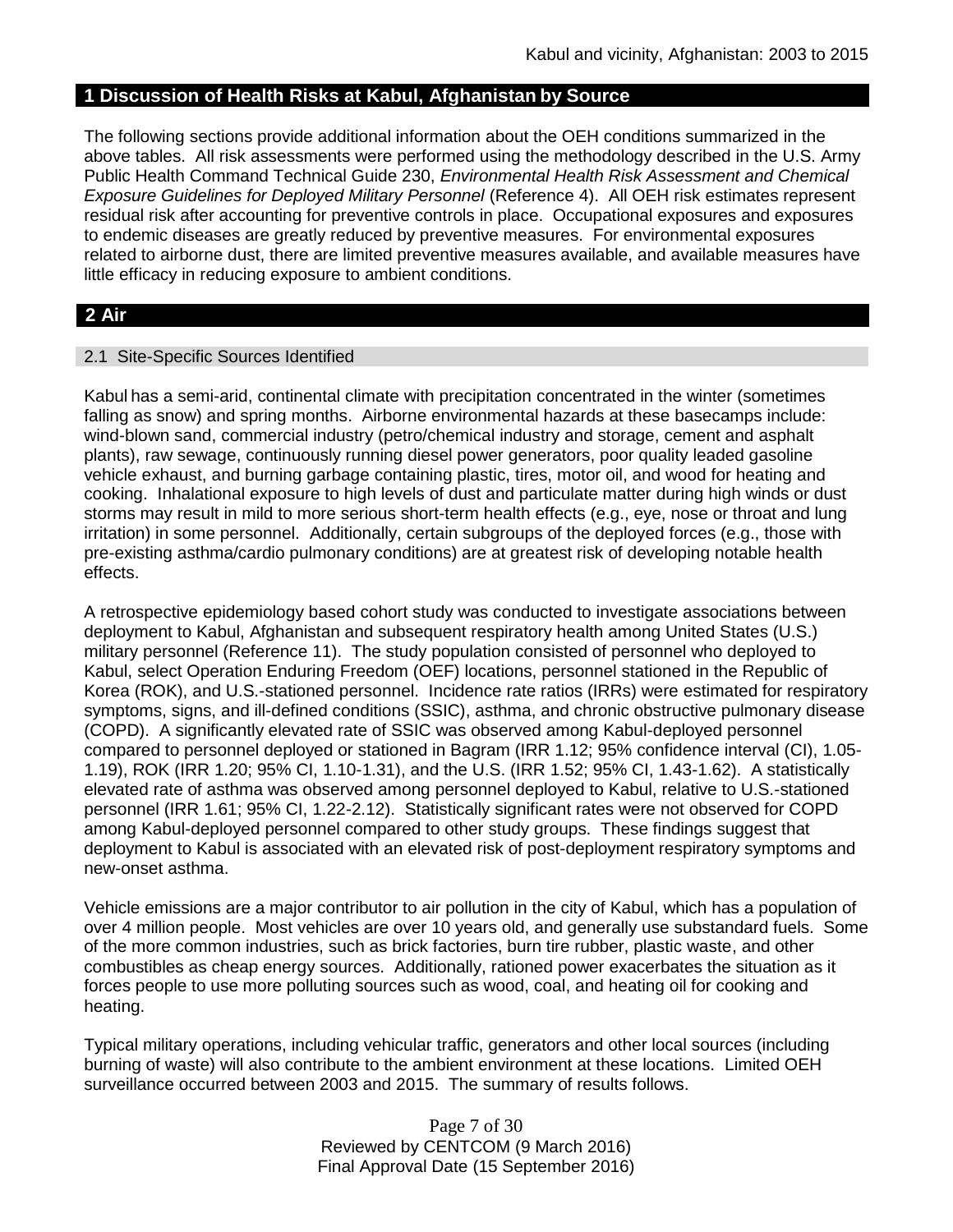#### 2.2 Particulate matter

Particulate matter (PM) is a complex mixture of extremely small particles suspended in the air. The PM includes solid particles and liquid droplets emitted directly into the air by sources such as: power plants, motor vehicles, aircraft, generators, construction activities, fires, and natural windblown dust. The PM can include sand, soil, metals, volatile organic compounds (VOC), allergens, and other compounds such as nitrates or sulfates that are formed by condensation or transformation of combustion exhaust. The PM composition and particle size vary considerably depending on the source. Generally, PM of health concern is divided into two fractions:  $PM_{10}$ , which includes coarse particles with a diameter of 10 micrometers or less, and fine particles less than 2.5 micrometers ( $PM<sub>2.5</sub>$ ), which can reach the deepest regions of the lungs when inhaled. Exposure to excessive PM is linked to a variety of potential health effects.

2.3 Particulate matter, less than 10 micrometers ( $PM_{10}$ )

## 2.3.1 Exposure Guidelines:

Short Term (24-hour)  $PM_{10}$  (micrograms per cubic meter, μg/m<sup>3</sup>):

- Negligible MEG = 250 Not defined and not available.
- Marginal MEG = 420
- Critical MEG  $= 600$

# Long-term  $PM_{10}$  MEG (µg/m<sup>3</sup>):

# 2.3.2 Sample data/Notes:

Valid PM<sub>10</sub> air samples were collected at Camp Eggers and Camp Phoenix, and a sufficient number of samples were available to characterize the health risk associated with  $PM_{10}$  exposure at these locations. Air samples were also collected at Camp OQAB, Camp Bala Hissar, New Kabul Compound, Camp Policharki, Camp Morehead, Camp Scorpion, Camp Integrity, and Camp Tora; however, data were insufficient to fully characterize the health risk associated with  $PM_{10}$  exposure. No  $PM_{10}$  air samples were collected at Camp Green, Camp Kabul - ISAF, Camp Qargha, Camp Souter, U.S. Embassy, Camp Julian, KMTC, KAIA, National Military Hospital, Camp Black Horse, Camp Dubbs, Camp Duskin, Camp Dogan, Camp Qasaba, and Camp Warehouse.

Camp Eggers: A total of 84 valid  $PM_{10}$  air samples were collected from 30 May 2006 to 04 December 2013. The range of 24-hour PM<sub>10</sub> concentrations was 18  $\mu$ g/m –951  $\mu$ g/m<sup>3</sup> with an average concentration of 235  $\mu$ g/m<sup>3</sup>.

Camp Phoenix: A total of 84 valid  $PM_{10}$  air samples were collected from 15 July 2003 to 26 December 2013. The range of 24-hour PM<sub>10</sub> concentrations was 7  $\mu$ g/m<sup>3</sup>–765  $\mu$ g/m<sup>3</sup> with an average concentration of 206  $\mu$ g/m<sup>3</sup>.

2.3.3 Short-term health risks:

**Variable (Low to High):** The short-term PM<sub>10</sub> health risk assessment is variable based on average and peak  $PM_{10}$  sample concentrations, and the likelihood of exposure at these hazard severity levels. The variable risk is due to significant fluctuations in daily concentrations.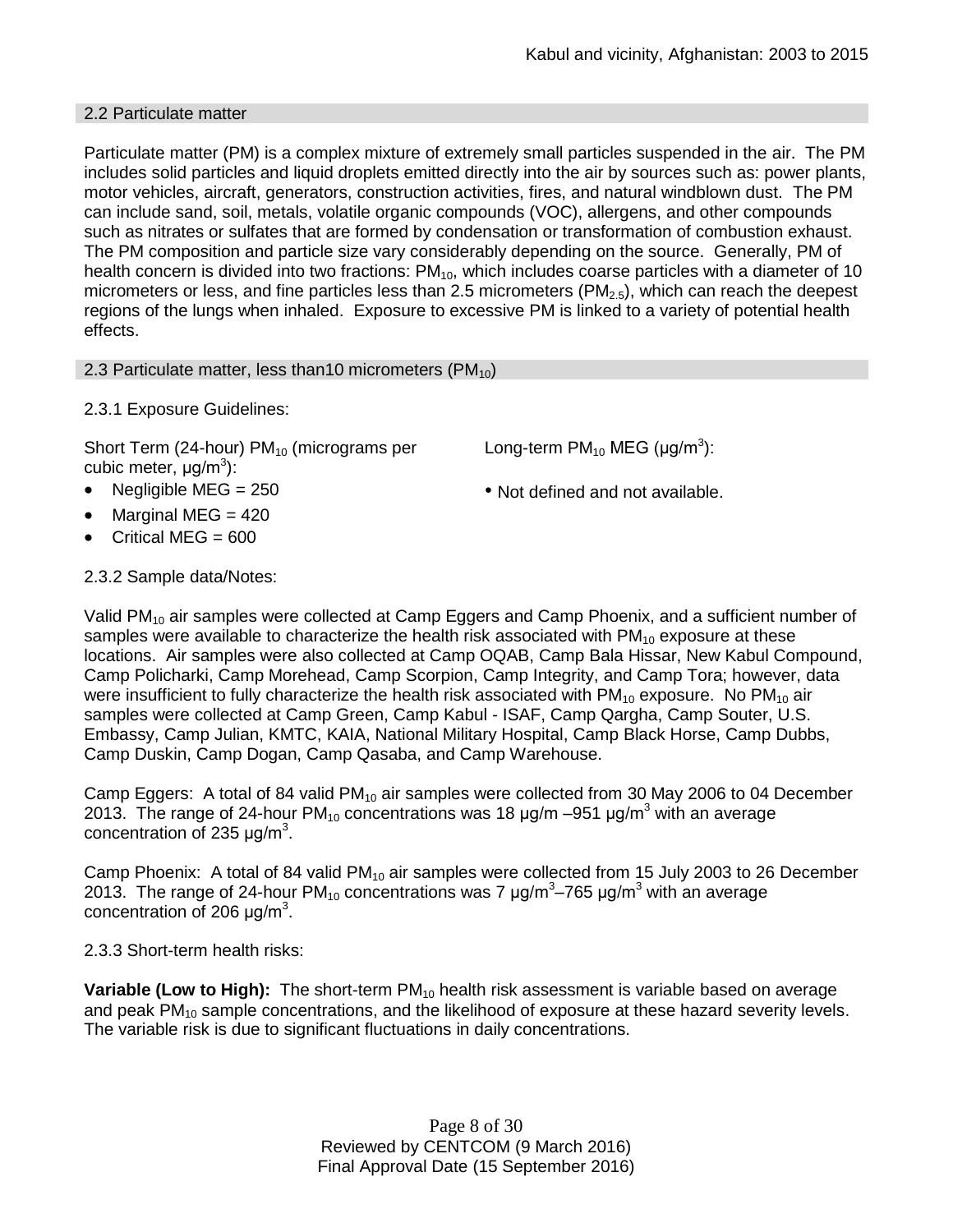Camp Eggers: Daily average health risk levels for  $PM_{10}$  show no hazard for 70%, low health risk for 23%, moderate health risk for 1%, and high health risk for 6% of the time. Confidence in the short-term PM<sub>10</sub> health risk assessment is medium (Reference 4, Table 3-6).

Camp Phoenix: Daily average health risk levels for  $PM_{10}$  show no hazard for 70%, low health risk for 25%, moderate health risk for 3%, and high health risk for 2% of the time. Confidence in the short-term PM<sub>10</sub> health risk assessment is medium (Reference 4, Table 3-6).

The hazard severity for average  $PM_{10}$  concentrations in samples was negligible. The results indicate that a few personnel may experience notable mild eye, nose, or throat irritation. Most personnel will only experience mild effects. Pre-existing health conditions (e.g., asthma, or cardiopulmonary diseases) may be exacerbated (Reference 4, Table 3-11).

For the highest observed  $PM_{10}$  sample concentration, the hazard severity was critical. During peak exposures at the critical hazard severity level, most if not all personnel will experience very notable eye, nose, and throat irritation and respiratory effects. Visual acuity is impaired, as is overall aerobic capacity. Some personnel will not be able to perform assigned duties and some lost duty days are expected. Those with a history of asthma or cardiopulmonary disease will experience more severe symptoms (Reference 4, Table 3-11).

# 2.3.4 Long-term health risk:

**Not Evaluated-no available health guidelines**. The U.S. Environmental Protection Agency (EPA) has retracted its long-term standard (national ambient air quality standards, NAAQS) for  $PM_{10}$  due to an inability to clearly link chronic health effects with chronic  $PM_{10}$  exposure levels.

2.4 Particulate Matter, less than 2.5 *micrometers* (PM<sub>2.5</sub>)

# 2.4.1 Exposure Guidelines:

Short Term (24-hour)  $PM_{2.5}$  (µg/m<sup>3</sup>):

- Negligible MEG = 65 Negligible MEG = 15
- Marginal MEG =  $250$   $\bullet$  Marginal MEG =  $65$
- Critical MEG = 500

): Long-term (1year)  $PM_{2.5}$  MEGs (µg/m<sup>3</sup>):

2.4.2 Sample data/Notes:

Valid PM2.5 air samples were collected at Camp Eggers, Camp Phoenix, KAIA, and New Kabul Compound. A sufficient number of samples were available to characterize the health risk associated with PM<sub>2.5</sub> exposure at these locations. Air samples were also collected at Kabul - ISAF, Camp Julian, Camp Green, Camp Morehead, Camp Policharki, Camp Tora, National Military Hospital, Camp Dubbs, Camp OQAB, Camp Bala Hissar, Camp Integrity, Camp 'Souter, Camp Black Horse, U.S. Embassy, and Camp Qargha; however, data were insufficient to fully characterize the health risk associated with PM<sub>2.5</sub> exposure. No PM<sub>2.5</sub> air samples were available at Camp Scorpion, KMTC, Camp Duskin, Camp Dogan, Camp Qasaba, and Camp Warehouse.

Camp Eggers: A total of 53 valid  $PM<sub>2.5</sub>$  air samples were collected from 04 September 2006 to 15 January 2014. The range of 24-hour PM<sub>2.5</sub> concentrations was 25  $\mu$ g/m<sup>3</sup>–211  $\mu$ g/m<sup>3</sup> with an average concentration of 83  $\mu$ g/m<sup>3</sup>.

> Page 9 of 30 Reviewed by CENTCOM (9 March 2016) Final Approval Date (15 September 2016)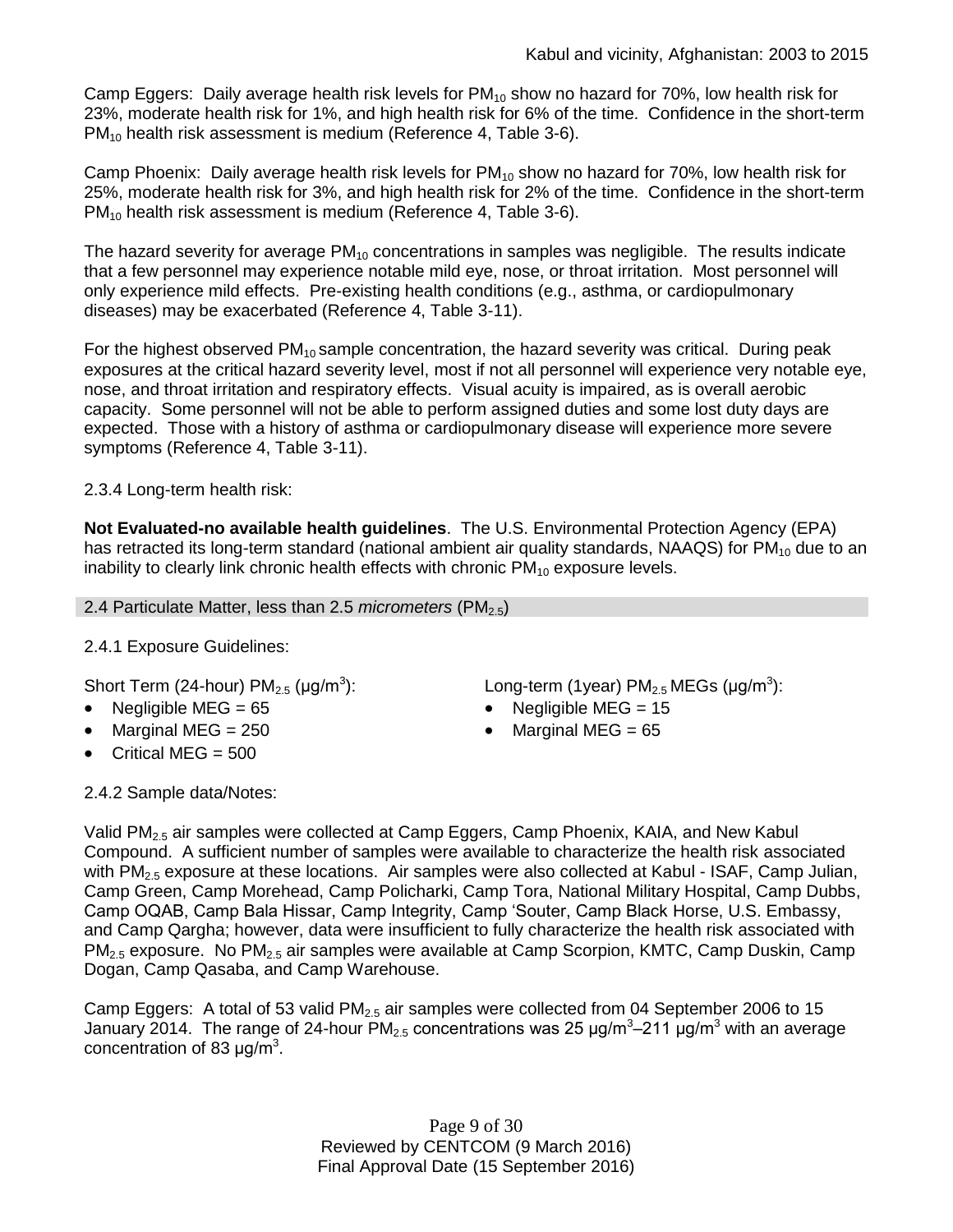Camp Phoenix: A total of 340 valid  $PM<sub>2.5</sub>$  air samples were collected from 30 December 2006 to 23 May 2014. The range of 24-hour PM<sub>2.5</sub> concentrations was 5  $\mu$ g/m<sup>3</sup>–371  $\mu$ g/m<sup>3</sup> with an average concentration of 92  $\mu$ g/m<sup>3</sup>.

KAIA: A total of 20 PM<sub>2.5</sub> air samples were collected from 01 November 2011 to 19 September 2015. The range of 24-hour PM<sub>2.5</sub> concentrations was 14  $\mu$ g/m<sup>3</sup>–351  $\mu$ g/m<sup>3</sup> with an average concentration of 87 μg/m $^3$ .

New Kabul Compound: A total of 13 PM $_{2.5}$  air samples were collected from 06 January 2012 to 16 March 2015. The range of 24-hour PM<sub>2.5</sub> concentrations was 23  $\mu$ g/m<sup>3</sup>–162  $\mu$ g/m<sup>3</sup> with an average concentration of 59  $\mu$ g/m<sup>3</sup>.

## 2.4.3 Short-term health risks:

**Variable (Low to Moderate):** The short-term PM<sub>2.5</sub> risk is variable due to significant fluctuations in daily concentrations. Confidence in the short-term  $PM<sub>2.5</sub>$  health risk assessment is low to high (Reference 4, Table 3-6).

Camp Eggers: Daily average health risk levels for  $PM_{2.5}$  show no hazard for 38%, low health risk for 62%, moderate health risk for 0%, and high health risk for 0% of the time. Confidence in the short-term PM<sub>2.5</sub> health risk assessment is medium (Reference 4, Table 3-6).

Camp Phoenix: Daily average health risk levels for  $PM_{2.5}$  show no hazard for 43%, low health risk for 57%, moderate health risk for 0%, and high health risk for 0% of the time. Confidence in the short-term PM<sub>2.5</sub> health risk assessment is high (Reference 4, Table 3-6).

KAIA: Daily average health risk levels for  $PM_{2.5}$  show no hazard for 63%, low health risk for 32%, moderate health risk for 5%, and high health risk for 0% of the time. Confidence in the short-term  $PM_{2.5}$ health risk assessment is low (Reference 4, Table 3-6).

New Kabul Compound: Daily average health risk levels for  $PM<sub>2.5</sub>$  show no hazard for 77%, low health risk for 23%, moderate health risk for 0%, and high health risk for 0% of the time. Confidence in the short-term PM2.5 health risk assessment is low (Reference 4, Table 3-6).

The hazard severity for average  $PM<sub>2.5</sub>$  concentrations in samples was negligible. The results indicate that a few personnel may experience notable mild eye, nose, or throat irritation. Most personnel will only experience mild effects. Pre-existing health conditions (e.g., asthma or cardiopulmonary diseases) may be exacerbated (Reference 4, Table 3-11).

For the highest observed  $PM_{2.5}$  exposure, the hazard severity was marginal. During peak exposures at the marginal hazard severity level, a majority of personnel will experience notable eye, nose, and throat irritation and some respiratory effects. Some lost duty days are expected. Those with a history of asthma or cardiopulmonary disease are expected to experience increased symptoms. (Reference 4, Table 3-11).

2.4.4 Long-term health risks:

**Moderate:** The long-term health risk assessment was moderate based on the average PM<sub>2.5</sub> concentration, and the likelihood of exposure at this hazard severity level. With repeated exposures above this level, the risk that a small percentage of susceptible personnel may develop chronic conditions (such as, reduced lung function or exacerbated chronic bronchitis, COPD, asthma, atherosclerosis, or other cardiopulmonary diseases) increases. Those with a history of asthma or

> Page 10 of 30 Reviewed by CENTCOM (9 March 2016) Final Approval Date (15 September 2016)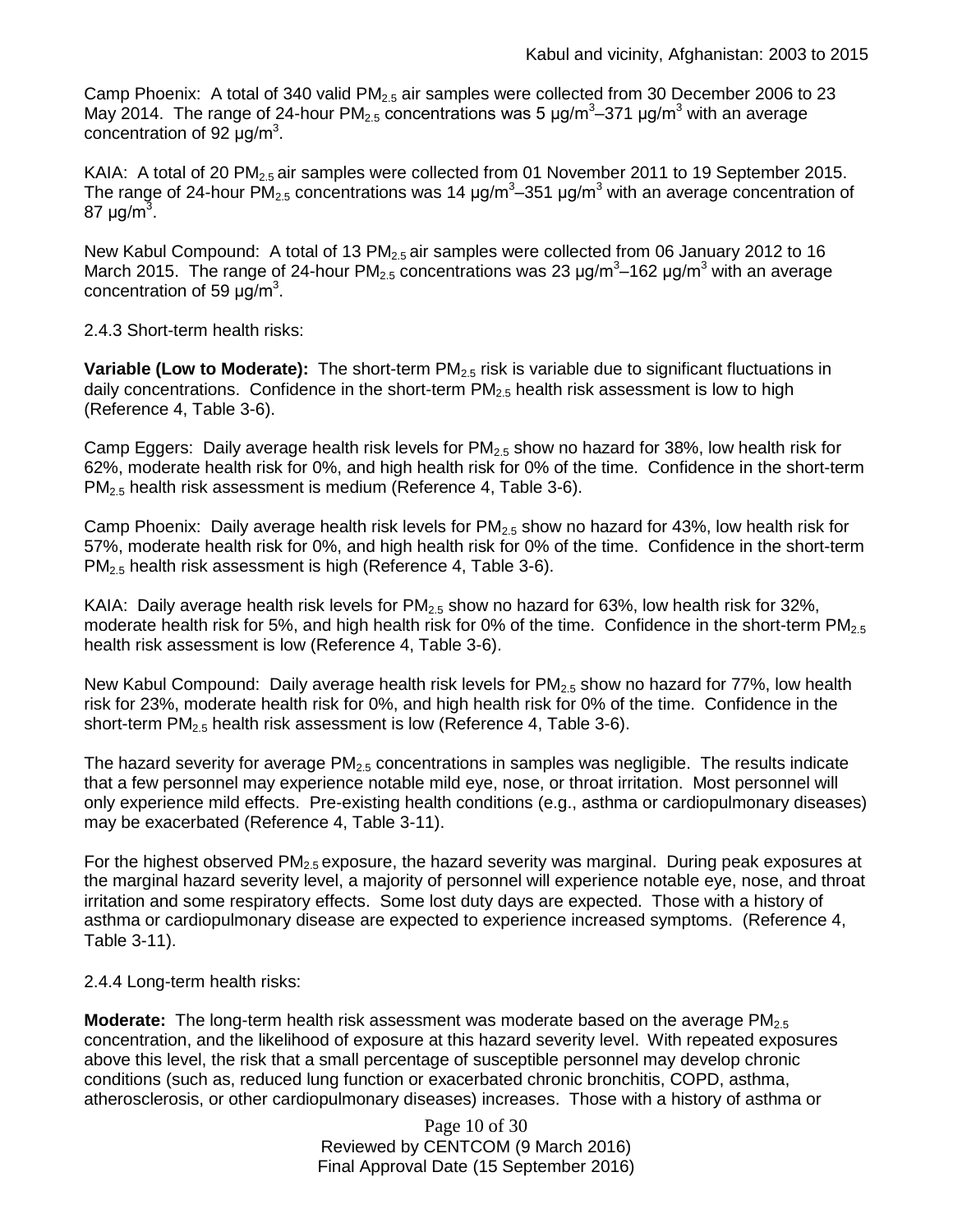cardiopulmonary disease have a higher risk for developing these chronic conditions. Confidence in the long-term  $PM_{2.5}$  health risk assessment is low to high (Reference 4, Table 3-6).

The hazard severity was marginal for average  $PM<sub>2.5</sub>$  sample concentrations. The results suggest that with repeated exposures above the marginal hazard severity threshold, it is plausible that development of chronic health conditions such as reduced lung function or exacerbated chronic bronchitis, COPD, asthma, atherosclerosis, or other cardiopulmonary diseases could occur in generally healthy troops. Those with a history of asthma or cardiopulmonary disease are considered to be at particular risk. (Reference 4, Table 3-12).

#### 2.5 Airborne Metals

#### 2.5.1 Sample data/Notes:

The degree of risk is estimated based on comparison of metals results from ambient air particulate matter samples to specified MEGs.

Valid PM<sub>10</sub> airborne metal samples were collected at Camp Eggers and Camp Phoenix. A sufficient number of samples were available to characterize the health risk associated with  $PM_{10}$  metals exposure at these locations. Airborne metal samples were also collected at Camp Morehead, Camp Scorpion, Camp Integrity, New Kabul Compound, and Camp Bala Hissar; however, data were insufficient to fully characterize the health risk associated with  $PM_{10}$  metals exposure. No  $PM_{10}$  airborne metal samples were available at Kabul – ISAF, Camp Julian, Camp Green, Camp Policharki, Camp Tora, Camp Dubbs, Camp OQAB, Camp Souter, Camp Black Horse, U.S. Embassy, Camp Qargha, National Military Hospital, KMTC, KAIA, Camp Duskin, Camp Dogan, Camp Qasaba, and Camp Warehouse.

Valid PM2.5 airborne metal samples were collected at Camp Eggers, Camp Phoenix, KAIA, and New Kabul Compound. A sufficient number of samples were available to characterize the health risk associated with PM<sub>2.5</sub> metals exposure at these locations. Airborne metal samples collected at Kabul -ISAF, Camp Julian, Camp Green, Camp Morehead, Camp Policharki, Camp Dubbs, Camp Bala Hissar, Camp Integrity, Camp Souter, Camp Black Horse, U.S. Embassy, and Camp Qargha; however, data were insufficient to fully characterize the health risk associated with  $PM<sub>2.5</sub>$  metals exposure. No  $PM<sub>2.5</sub>$ airborne metal samples were available at Camp Scorpion, National Military Hospital, Camp Tora, Camp OQAB, KMTC, KAIA, New Kabul Compound, Camp Duskin, Camp Dogan, Camp Qasaba, and Camp Warehouse.

Camp Eggers: A total of 71  $PM_{10}$  airborne metal samples were collected for metals analyses from 30 May 2006 to 4 December 2013, and 53  $PM<sub>2.5</sub>$  airborne metal samples were collected for metals analyses from 4 November 2006 to 15 January 2014. Confidence in the  $PM_{10}$  and  $PM_{2.5}$  health risk assessment is medium (Reference 4, Table 3-6).

Camp Phoenix: A total of 83  $PM_{10}$  airborne metal samples were collected for metals analyses from 15 July 2003 to 26 December 2013, and 339  $PM<sub>2.5</sub>$  airborne metal samples were collected for metals analyses from 30 December 2006 to 23 May 2014. Confidence in the  $PM_{10}$  health risk assessment is medium, and confidence in the  $PM<sub>2.5</sub>$  health risk assessment is high (Reference 4, Table 3-6).

KAIA: No PM<sub>10</sub> airborne metal samples were collected for metals analyses. A total of 20 PM<sub>2.5</sub> airborne metal samples were collected for metals analyses from 1 November 2011 to 19 September 2015. Confidence in the  $PM_{2.5}$  health risk assessment is low (Reference 4, Table 3-6).

New Kabul Compound: A single  $PM_{10}$  airborne metal sample was collected on 3 December 2013, and a total of 13 PM $_{2.5}$  airborne metal samples were collected for metals analyses from 6 January 2012 to

> Page 11 of 30 Reviewed by CENTCOM (9 March 2016) Final Approval Date (15 September 2016)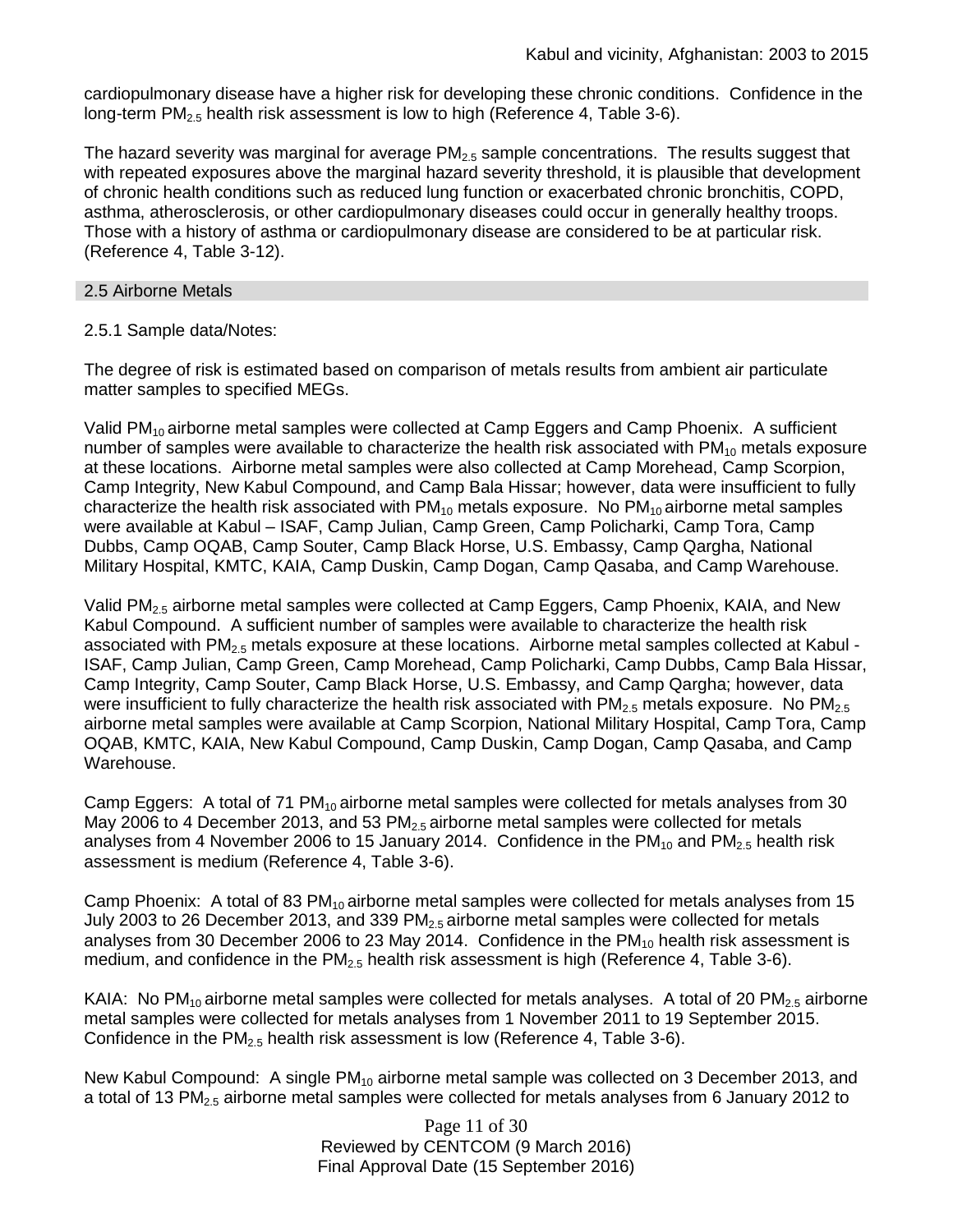16 March 2015. Confidence in the  $PM_{10}$  and  $PM_{2.5}$  health risk assessment is low (Reference 4, Table 3-6).

2.5.2 Short and long-term health risks:

**None identified based on the available sampling data.** None of the PM<sub>10</sub> or PM<sub>2.5</sub> airborne metal samples were found at concentrations above short or long-term MEGs.

2.6 Polyaromatic Hydrocarbons (PAHs), Volatile Organic Compounds (VOCs), and Semi-Volatile Organic Compounds (SVOCs)

2.6.1 Exposure Guidelines:

Short-Term Acrolein MEGs  $(\mu q/m^3)$ :

- $\bullet$  1 hour Critical MEG = 3200
- 1 hour Marginal MEG = 230
- $\bullet$  1 hour Negligible MEG = 70
- $\bullet$  8 hour Negligible MEG = 70
- $\bullet$  14 day Negligible MEG = 45.9

Short-Term Benzoic Acid MEGs (μg/m<sup>3</sup>):

- 1 hour Critical MEG = 400
- $\bullet$  1 hour Marginal MEG = 75000
- 1 hour Negligible MEG = 12500

): Long-term Acrolein MEGs  $(\mu g/m^3)$ :

• 1 year Negligible MEG =  $0.137$ 

): Long-term Benzoic Acid MEGs  $(\mu g/m^3)$ :

 $\bullet$  1 year Negligible MEG = 1.37

2.6.2 Sample data/Notes:

The health risk assessment is based on average and peak concentration of volatile organic chemical (VOC) air samples and the likelihood of exposure. Valid VOC samples were collected at Camp Phoenix and Camp Eggers. A sufficient number of samples were available to characterize the health risk associated with PAH, VOC, and SVOC exposure at these locations. Samples were also collected from Camp Bala Hissar; Camp Integrity, Camp Scorpion, Camp Black Horse, Camp Green, Camp Kabul - ISAF, U.S. Embassy, KAIA, and Camp Souter; however, data were insufficient to fully characterize the health risk associated with PAH, VOC, and SVOC exposure. No samples were collected at New Kabul Compound, Camp Julian, KMTC, Camp Morehead, Camp Policharki, Camp Tora, National Military Hospital, Camp Qargha, Camp OQAB, Camp Dubbs, Camp Duskin, Camp Dogan, Camp Qasaba, and Camp Warehouse.

Camp Eggers: A total of 21 airborne TO-17 samples were collected for analyses from 16 September 2008 to 28 April 2009.

Camp Phoenix: A total of 45 airborne TO-15 samples were collected from 28 February 2014 to 14 March 2014, and 10 airborne TO-17 samples were collected from 6 August 2006 to 28 January 2014 for analyses.

2.6.3 Short-term health risks:

**None identified based on the available sampling data.** No PAHs, VOCs, or SVOCs were found at concentrations above the short-term MEGs.

2.6.4 Long-term health risks:

Page 12 of 30 Reviewed by CENTCOM (9 March 2016) Final Approval Date (15 September 2016)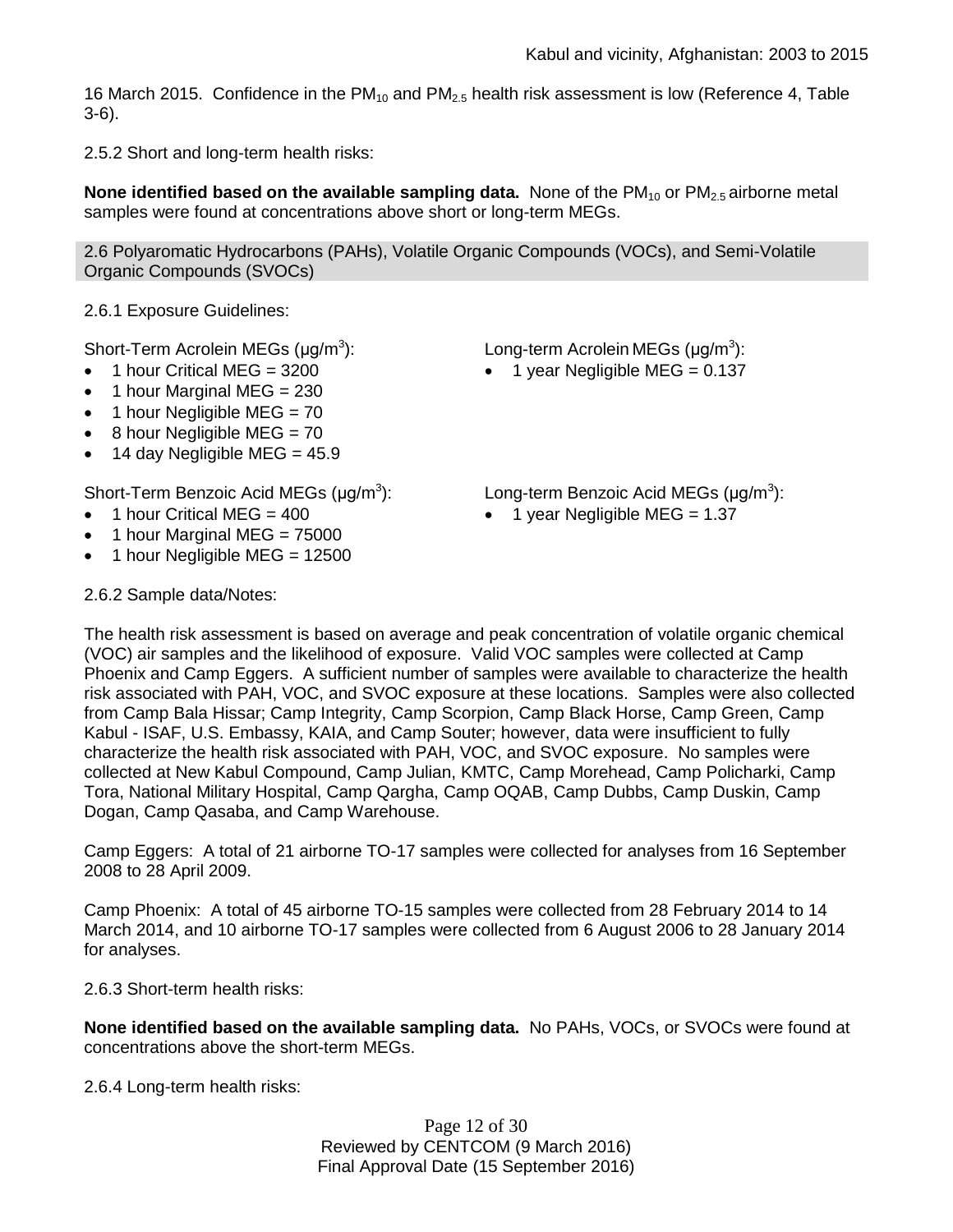Low: Acrolein had an average concentration (1.69 μg/m<sup>3</sup>) that exceeded the 1-year Negligible MEG (0.137  $\mu$ g/m<sup>3</sup>) at Camp Phoenix in 2014. Health effects from long-term exposures to acrolein are currently not known (Reference 12). Benzoic acid had an average concentration (2.32  $\mu$ g/m<sup>3</sup>) that exceeded the long-term 1-year Negligible MEG (1.37  $\mu$ g/m<sup>3</sup>) at Camp Phoenix. It should be noted that benzoic acid was detected in the method blank, the laboratory control sample, and the laboratory control sample duplicate, indicating that this analyte was present in the sampling media (Reference 14). Confidence in the long-term health risk assessment is low to medium.

The hazard severity was negligible for long-term acrolein exposures at Camp Phoenix. During longterm exposures at the negligible hazard severity level, with repeated exposure few exposed personnel (if any) are expected to develop delayed onset, irreversible effects. Confidence in the health risk assessment was low (Reference 9, Table 3-6).

Although 1,2-Dichloropropane and 1,3,5-Trimethylbenzene were detected above the long-term MEG at Camp Phoenix, data were insufficient to fully characterize the health risk associated with exposure to these chemicals.

#### 2.7 Dioxins and Furans

2.7.1 Sample data/Notes:

A total of 31 valid dioxin and furan air samples were collected at Camp Phoenix from 28 December 2006 to 14 March 2014. The summed maximum detected dioxin and furan concentrations were below the short and long-term MEGs.

2.7.2 Short and long-term health risks:

**None identified based on the available sampling data.** The summed maximum detected dioxin and furan concentrations were below the short and long-term MEGs.

## **3 Soil**

#### 3.1 Site-Specific Sources Identified

3.2 Sample data/Notes:

Valid surface soil samples were collected at Camp Phoenix to assess OEH health risk to deployed personnel. A sufficient number of samples were available to characterize the health risk associated with soil exposure at this location. Soil samples were also collected at Camp Eggers, Camp Scorpion, Camp OQAB, Camp Integrity, Camp Green, Camp Bala Hissar, U.S. Embassy, Camp Policharki, KAIA, New Kabul Compound, Camp Morehead, and Camp Black Horse; however, data were insufficient to fully characterize the health risk associated with soil exposure. No soil data was available for Camp Qargha, Camp Dubbs, National Military Hospital, KMTC, Camp Julian, Camp Kabul - ISAF, Camp Tora, Camp Duskin, Camp Dogan, Camp Qasaba, Camp Souter, and Camp Warehouse. The primary soil contamination exposure pathways are dermal contact and dust inhalation. Typical parameters analyzed for included semi volatile organic compounds (SVOCs), heavy metals, polychlorinated biphenyls (PCBs), pesticides, herbicides, and radionuclides. For the risk assessment, personnel are assumed to remain at this location for 6 months to 1 year.

Camp Phoenix: A total of 18 surface soil samples were collected at Camp Phoenix from 5 May 2003 to 25 July 2013.

> Page 13 of 30 Reviewed by CENTCOM (9 March 2016) Final Approval Date (15 September 2016)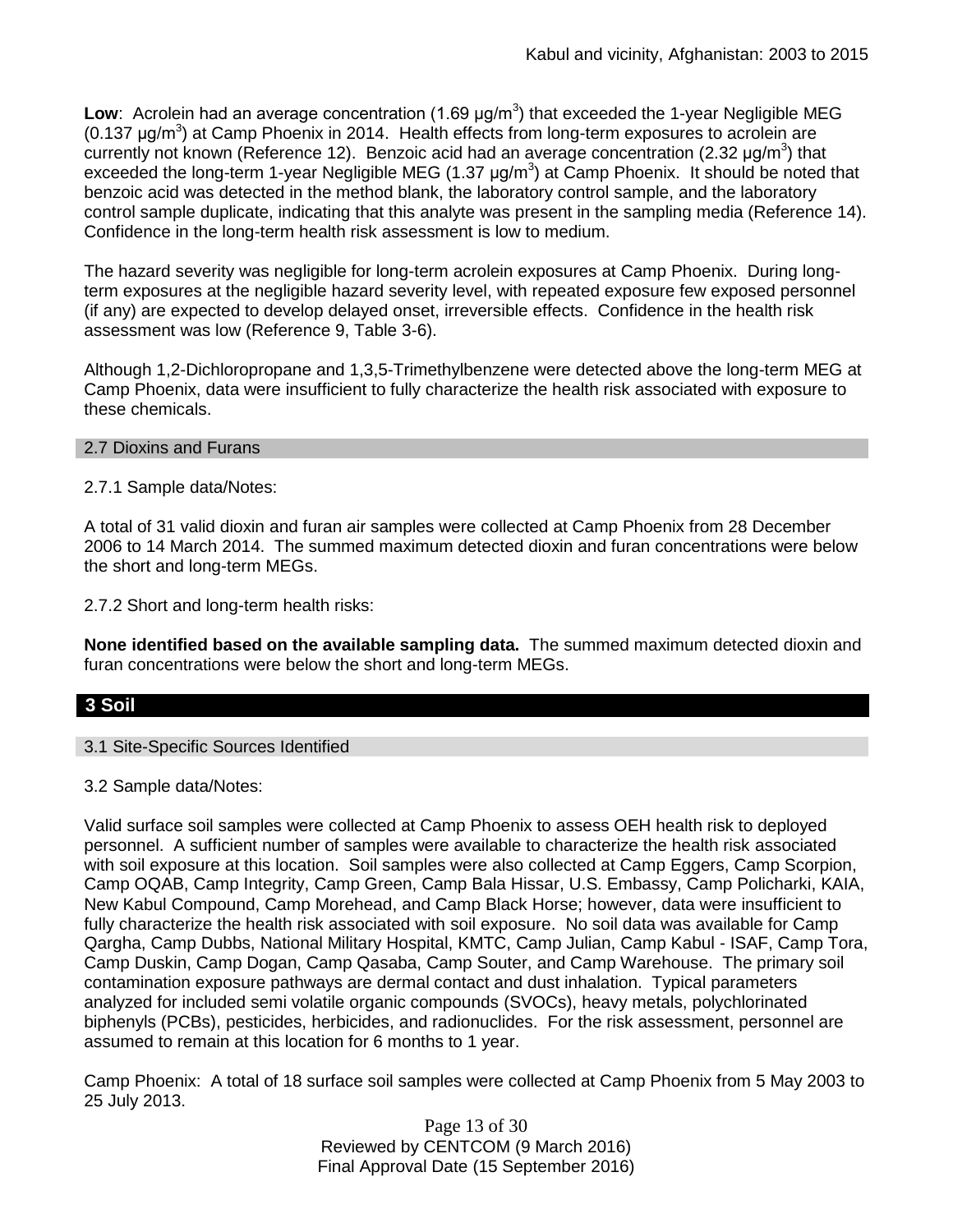3.3 Short-term health risk:

**Not an identified source of health risk**. Currently, sampling data for soil are not evaluated for short term (acute) health risks**.**

3.4 Long-term health risk:

**None identified based on available sample data.** No parameters exceeded 1-year Negligible MEGs for any of the samples collected.

## **4 Water**

In order to assess the health risk to U.S. personnel from exposure to water in theater, the Army Public Health Center (Provisional) identified the most probable exposure pathways. These are based on the administrative information provided on the field data sheets submitted with the samples taken over the time period being evaluated. The primary ingestion sources are a mix of bottled and treated water. Non-drinking specific exposures sources (such as personal hygiene or food preparation sources) where much less than 5-15 Liters of water are ingested per day. Personnel were directly exposed to reverse osmosis water purification unit (ROWPU) treated and disinfected fresh bulk water.

4.1 Drinking Water: Bottled or Packaged Water

#### 4.1.1 Site-Specific Sources Identified

There were multiple bottled water brands sampled at Camp Eggers, Camp Phoenix, and Camp Policharki. Various bottled water brands include: Obi Zulo ®, Oasis ®, Kinley ®, Cristal ®, Emirates ®, Riwa ®, Jeema ®, and Tabiyat ®.

## 4.1.2 Sample data/Notes:

To assess the potential for adverse health effects to troops, the following assumptions were made about dose and duration: A conservative (protective) assumption was that personnel routinely ingested 5 liters per day (L/day) of bottled water for up to 365 days (1-year). It was further assumed that control measures were not used. The only locations that had enough samples to do an assessment of long and short term risk were Camp Eggers and Camp Phoenix. Data was insufficient to fully characterize health risk from drinking water exposure at Camp Policharki, Camp Dubbs, Camp Julian, Camp Morehead, Camp Scorpion, Camp OQAB, U.S. Embassy, KAIA, and New Kabul Compound. No drinking water data was available for Camp Souter, Camp Integrity, Camp Green, Camp Tora, Camp Bala Hissar, Camp Black Horse, KMTC, Kabul – ISAF, National Military Hospital, Camp Qargha, Camp Duskin, Camp Qasaba, Camp Dogan, and Camp Warehouse.

Camp Eggers: Eight samples represented drinking water exposures at Camp Eggers. Four samples were taken in 2006; two bottled water sources (one Obi Zulo ® and one Oasis ®) and two secondary sources taken from dining facilities. Two bottled water samples (one each of Kinley ® and Cristal ®) were taken from the Qalaa House in 2008. In 2009, one bottled water sample (location/brand unknown) and one ROWPU sample were collected. Although this is a small sample set, risk analysis indicated that none of these samples demonstrated any potential health risks to U.S. personnel. There is no specific data available for bottled water at these locations because all monitoring is done at the Class I distribution center at Bagram Airbase. As a result, these conclusions should be tempered by the limited data.

> Page 14 of 30 Reviewed by CENTCOM (9 March 2016) Final Approval Date (15 September 2016)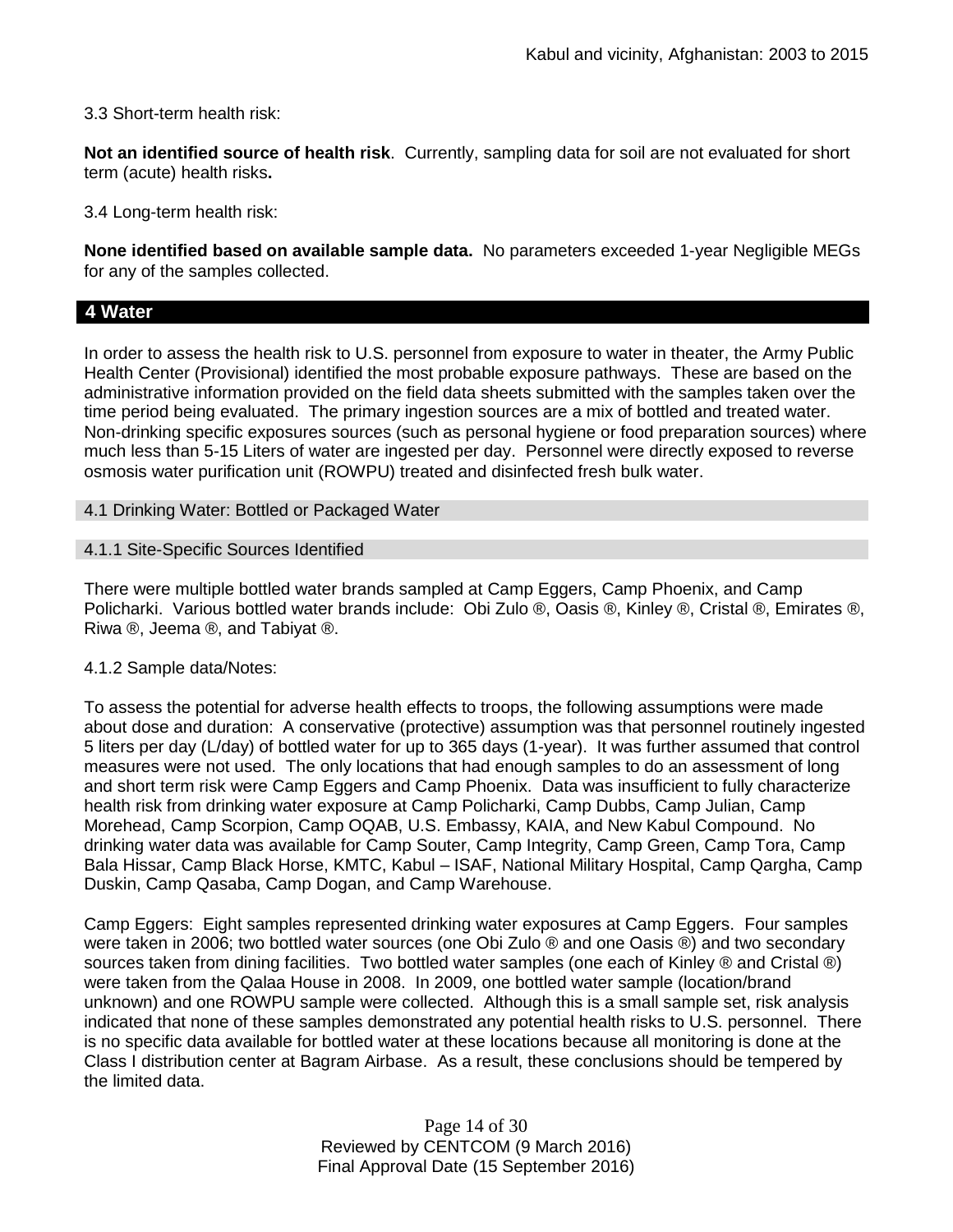Camp Phoenix: Eleven samples were collected from Camp Phoenix. Four drinking water samples were taken from a ROWPU (one in 2003, two in 2006, and one in 2013), four water samples were taken from a well in 2003, one water sample was taken from a well in 2006, one bottled (Emirates ®) water sample was taken in 2006, and one bottled (Bon Aqua®) water sample was taken in 2012. No samples were available for 2004-2005, or 2007-2011, or 2014 that would reflect basecamp wide drinking water exposures.

4.1.3 Short -term and long-term health risks:

#### **None identified based on available sample data.**

#### 4.2 Non-Drinking Water: Disinfected

#### 4.2.1 Site-Specific Sources Identified

Although the primary route of exposure for most microorganisms is ingestion of contaminated water, dermal exposure to some microorganisms, chemicals, and biologicals may also cause adverse health effects. Complete exposure pathways would include drinking, brushing teeth, personal hygiene, cooking, providing medical and dental care using a contaminated water supply or during dermal contact at vehicle or aircraft wash racks.

#### 4.2.2 Sample data/Notes:

To assess the potential for adverse health effects to troops the following assumptions were made about dose and duration: All U.S. personnel at this location were expected to remain at this site for approximately 1 year. A conservative (protective) assumption is that personnel routinely consumed less than 5 L/day of non-drinking water for up to 365 days (1-year). It is further assumed that control measures and/or personal protective equipment were not used. ROWPU, municipal, and well water samples were evaluated for this health risk assessment.

The only locations that had enough samples to do an assessment of long and short term risk were Camp Eggers and Camp Phoenix. Data was insufficient to fully characterize health risk from nondrinking water exposure at Camp Policharki, Camp Dubbs, Camp Morehead, Camp Scorpion, Camp Qargha, Camp Tora, Camp Integrity, Camp Green, Camp Bala Hissar, U.S. Embassy, KAIA, New Kabul Compound, KMTC, Camp Julian, Kabul - ISAF, Camp Black Horse, and Camp Duskin. No nondrinking water data was available for Camp Souter, Camp Integrity, National Military Hospital, Camp OQAB, Camp Dogan, Camp Qasaba, and Camp Warehouse.

Camp Eggers: Twenty-five non-drinking water samples were collected from 23 March 2006 to 5 December 2013. No samples were collected from 2003-2005.

Camp Phoenix: Thirty-three non-drinking water samples were collected from 20 April 2003 to 9 June 2014. No samples; were collected in 2005.

4.2.3 Short -term and long-term health risks:

## **None identified based on available sample data.**

## **5 Military Unique**

5.1 Chemical Biological, Radiological Nuclear (CBRN) Weapons

Page 15 of 30 Reviewed by CENTCOM (9 March 2016) Final Approval Date (15 September 2016)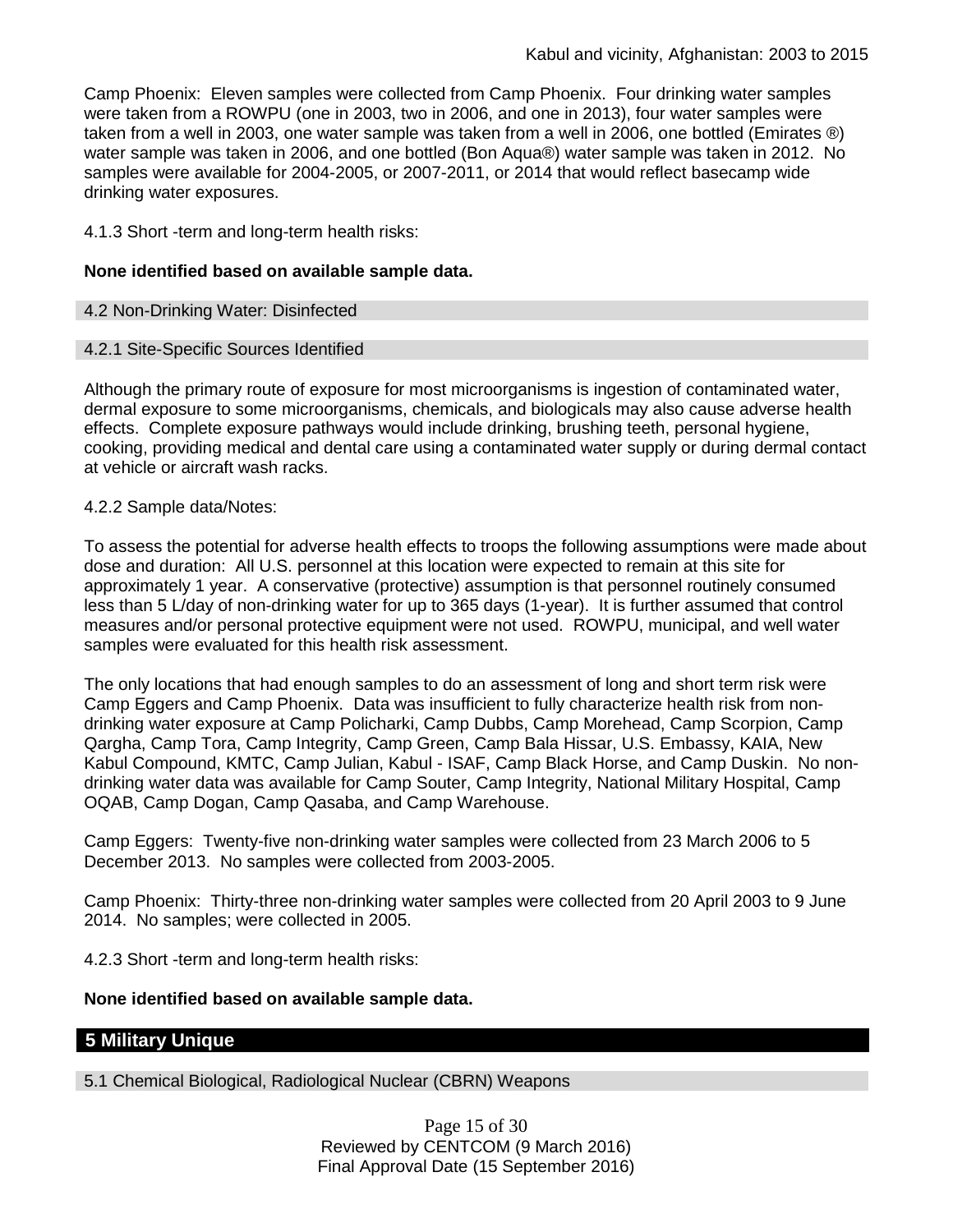No specific hazard sources were documented in the Defense Occupational and Environmental Health Readiness System (DOEHRS), or the Military Exposure Surveillance Library (MESL) from 01 January 2003 to 31 December 2015 (References 1 and 5).

#### 5.2 Depleted Uranium (DU)

No specific hazard sources were documented in the DOEHRS, or MESL from 01 January 2003 to 31 December 2015 (References 1 and 5).

#### 5.3 Ionizing Radiation

No specific hazard sources were documented in the DOEHRS, or MESL from 01 January 2003 to 31 December 2015 (References 1 and 5).

#### 5.4 Non-Ionizing Radiation

No specific hazard sources were documented in the DOEHRS, or MESL from 01 January 2003 to 31 December 2015 (References 1 and 5).

#### **6 Endemic Diseases**

This document lists the endemic diseases reported in the region, its specific health risks and severity and general health information about the diseases. USCENTCOM Modification (MOD) 12 (Reference 6) lists deployment requirements, to include immunizations and chemoprophylaxis, in effect during the timeframe of this POEMS.

#### 6.1 Food borne and Waterborne Diseases

Food borne and waterborne diseases in the area are transmitted through the consumption of local food and water. Local unapproved food and water sources (including ice) are heavily contaminated with pathogenic bacteria, parasites, and viruses to which most U.S. Service Members have little or no natural immunity. Effective host nation disease surveillance does not exist within the country. Only a small fraction of diseases are identified or reported in host nation personnel. Diarrheal diseases are expected to temporarily incapacitate a very high percentage of U.S. personnel within days if local food, water, or ice is consumed. Hepatitis A and typhoid fever infections typically cause prolonged illness in a smaller percentage of unvaccinated personnel. Vaccinations are required for DoD personnel and contractors. In addition, although not specifically assessed in this document, significant outbreaks of viral gastroenteritis (e.g., norovirus) and food poisoning (e.g., *Bacillus cereus*, *Clostridium perfringens*, *Staphylococcus*) may occur. Key disease risks are summarized below:

Mitigation strategies were in place and included consuming food and water from approved sources, vaccinations (when available), frequent hand washing, and general sanitation practices.

#### 6.1.1 *Diarrheal diseases (bacteriological)*

**High, mitigated to Low**: Diarrheal diseases are expected to temporarily incapacitate a very high percentage of personnel (potentially over 50% per month) within days if local food, water, or ice is consumed. Field conditions (including lack of hand washing and primitive sanitation) may facilitate person-to-person spread and epidemics. Typically mild disease treated in outpatient setting; recovery and return to duty in less than 72 hours with appropriate therapy. A small proportion of infections may require greater than 72 hours limited duty, or hospitalization.

> Page 16 of 30 Reviewed by CENTCOM (9 March 2016) Final Approval Date (15 September 2016)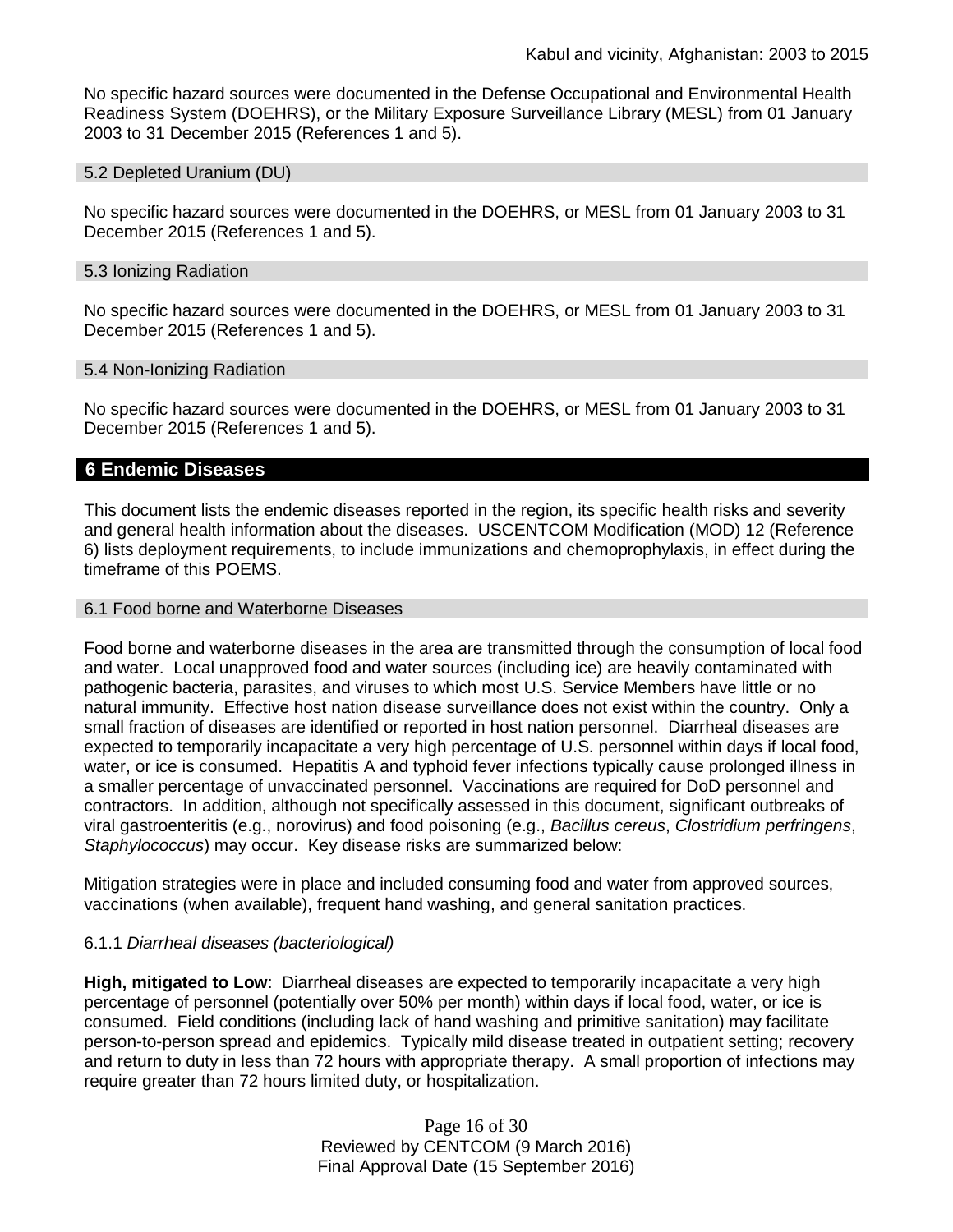## 6.1.2 *Hepatitis A, typhoid/paratyphoid fever, and diarrhea-protozoal*

**High, mitigated to Low**: Unmitigated health risk to U.S. personnel is high year round for hepatitis A and typhoid/paratyphoid fever, and Moderate for diarrhea-protozoal. Mitigation was in place to reduce the risks to low. Hepatitis A, typhoid/paratyphoid fever, and diarrhea-protozoal disease may cause prolonged illness in a small percentage of personnel (less than 1% per month). Although much rarer, other potential diseases in this area that are also considered a Moderate risk include: hepatitis E, diarrhea-cholera, and brucellosis.

#### 6.1.3 *Polio*

**Low**: Potential health risk to U.S. personnel is Low. Despite a concerted global eradication campaign, poliovirus continues to affect children and adults in Afghanistan. Polio is a highly infectious disease that invades the nervous system. The virus is transmitted by person-to-person, typically by hands, food or water contaminated with fecal matter or through direct contact with the infected person's saliva. An infected person may spread the virus to others immediately before and about 1 to 2 weeks after symptoms appear. The virus can live in an infected person's feces for many weeks. About 90% of people infected have no symptoms, and about 1% have a very severe illness leading to muscle weakness, difficulty breathing, paralysis, and sometimes death. People who do not have symptoms can still pass the virus to others and make them sick.

#### 6.1.4 Short-term Health Risks:

**Low**: The overall unmitigated short-term risk associated with food borne and waterborne diseases are considered High (bacterial diarrhea, hepatitis A, typhoid/paratyphoid fever) to Moderate (diarrheacholera, diarrhea-protozoal, brucellosis, hepatitis E) to Low (polio) if local food or water is consumed. Preventive Medicine measures reduced the risk to Low. Confidence in the health risk estimate is high.

6.1.5 Long-term Health Risks:

## **None identified based on available data.**

#### 6.2 Arthropod Vector-Borne Diseases

During the warmer months, the climate and ecological habitat support populations of arthropod vectors, including mosquitoes, ticks, mites, and sandflies. Significant disease transmission is sustained countrywide, including urban areas. Malaria, the major vector-borne health risk in Afghanistan, is capable of debilitating a high percentage of personnel for up to a week or more. Mitigation strategies were in place and included proper wear of treated uniforms, application of repellent to exposed skin, and use of bed nets and chemoprophylaxis (when applicable). Additional methods included the use of pesticides, reduction of pest/breeding habitats, and engineering controls.

#### 6.2.1 *Malaria*

**High, mitigated to Low.** Potential unmitigated risk to U.S. personnel is High during warmer months (typically April through November) but reduced to low with mitigation measures. Malaria incidents are often associated with the presence of agriculture activity, including irrigation systems and standing water, which provide breeding habitats for vectors. A small number of cases may occur among personnel exposed to mosquito (Anopheles spp.) bites. Malaria incidents may cause debilitating febrile illness typically requiring 1 to 7 days of inpatient care, followed by return to duty. Severe cases may require intensive care or prolonged convalescence.

> Page 17 of 30 Reviewed by CENTCOM (9 March 2016) Final Approval Date (15 September 2016)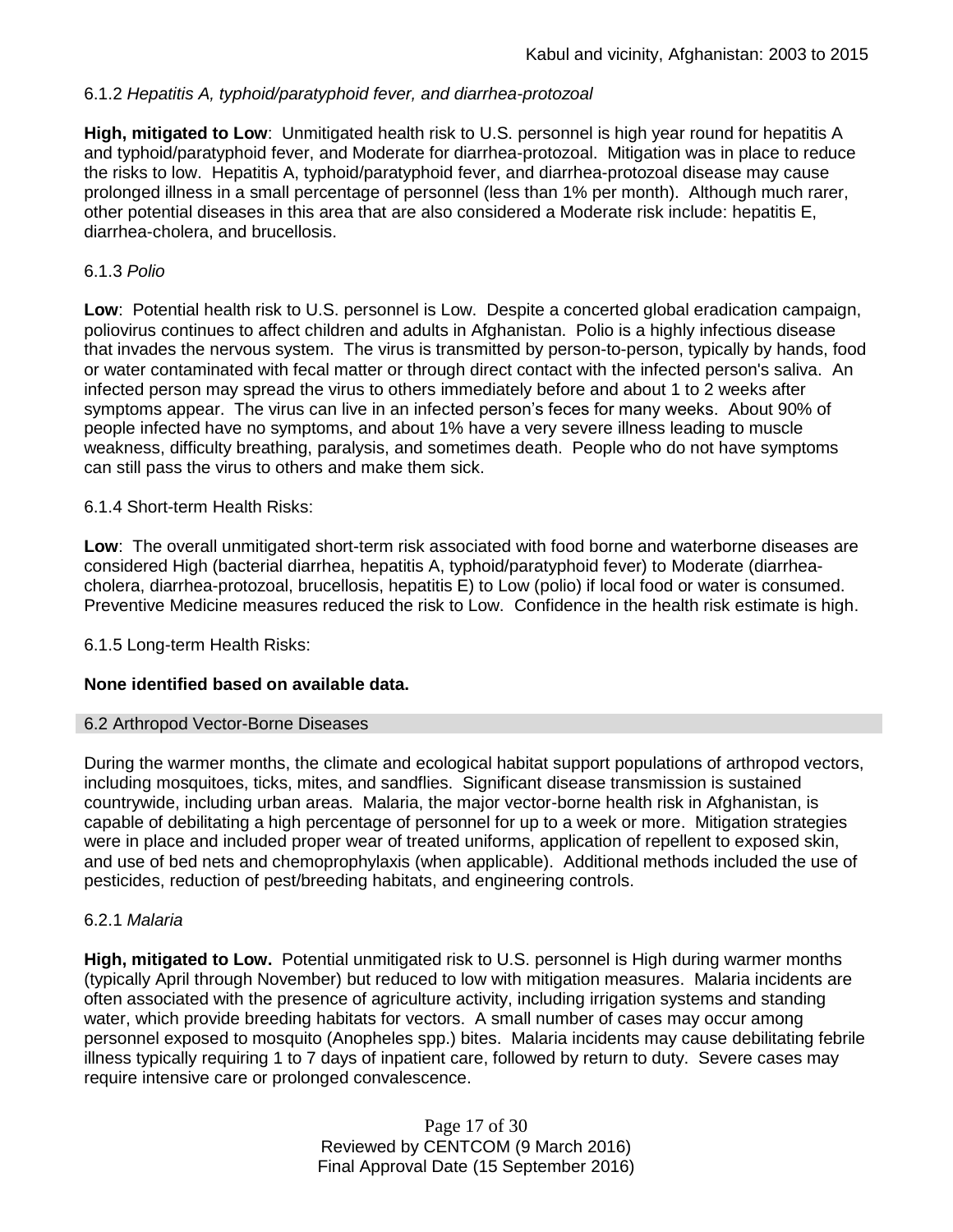## 6.2.2 *Leishmaniasis*

**Moderate, mitigated to Low**: The disease risk is Moderate during the warmer months when sandflies are most prevalent, but reduced to low with mitigation measures. Leishmaniasis is transmitted by sand flies. There are two forms of the disease; cutaneous (acute form) and visceral (a more latent form of the disease). The leishmaniasis parasites may survive for years in infected individuals and this infection may go unrecognized by physicians in the U.S. when infections become symptomatic years later. Cutaneous infection is unlikely to be debilitating, though lesions may be disfiguring. Visceral leishmaniasis disease can cause severe febrile illness which typically requires hospitalization with convalescence over 7 days.

## 6.2.3 *Crimean-Congo hemorrhagic fever*

**Moderate, mitigated to Low**: Unmitigated risk is moderate, but reduced to low with mitigation measures. Crimean-Congo hemorrhagic fever occurs in rare cases (less than 0.1% per month attack rate in indigenous personnel) and is transmitted by tick bites or occupational contact with blood or secretions from infected animals. The disease typically requires intensive care with fatality rates from 5% to 50%.

## 6.2.4 *Sandfly fever*

**Moderate, mitigated to Low**: Sandfly fever has a Moderate risk with potential disease rates from 1% to 10% per month under worst case conditions. Mitigation measures reduced the risk to low. The disease is transmitted by sandflies and occurs more commonly in children though adults are still at risk. Sandfly fever disease typically resulted in debilitating febrile illness requiring 1 to 7 days of supportive care followed by return to duty.

## 6.2.5 *Plague*

**Low:** Potential health risk to U.S. personnel is Low year round. Bubonic plague typically occurred as sporadic cases among people who come in contact with wild rodents and their fleas during work, hunting, or camping activities. Outbreaks of human plague are rare and typically occur in crowded urban settings associated with large increases in infected commensal rats (*Rattus rattus*) and their flea populations. Some untreated cases of bubonic plague may develop into secondary pneumonic plague. Respiratory transmission of pneumonic plague is rare but has the potential to cause significant outbreaks. Close contact is usually required for transmission. In situations where respiratory transmission of plague is suspected, weaponized agent must be considered. Extremely rare cases (less than 0.01% per month attack rate) could occur. Incidence could result in potentially severe illness which may require more than 7 days of hospitalization and convalescence.

## 6.2.6 *Typhus-miteborne (scrub typhus)*

**Moderate, mitigated to Low:** Potential health risk to U.S. personnel is Moderate during warmer months (typically March through November) when vector activity is highest. Mitigation measures reduced the risk to low. Mite-borne typhus is a significant cause of febrile illness in local populations with rural exposures in areas where the disease is endemic. Large outbreaks have occurred when non-indigenous personnel such as military forces enter areas with established local transmission. The disease is transmitted by the larval stage of trombiculid mites (chiggers), which are typically found in areas of grassy or scrubby vegetation, often in areas which have undergone clearing and regrowth. Habitats may include sandy beaches, mountain deserts, cultivated rice fields, and rain forests. Although data are insufficient to assess potential disease rates, attack rates can be very high (over 50%) in groups of personnel exposed to heavily infected "mite islands" in focal areas. The disease can cause debilitating febrile illness typically requiring 1 to 7 days of inpatient care, followed by return to

> Page 18 of 30 Reviewed by CENTCOM (9 March 2016) Final Approval Date (15 September 2016)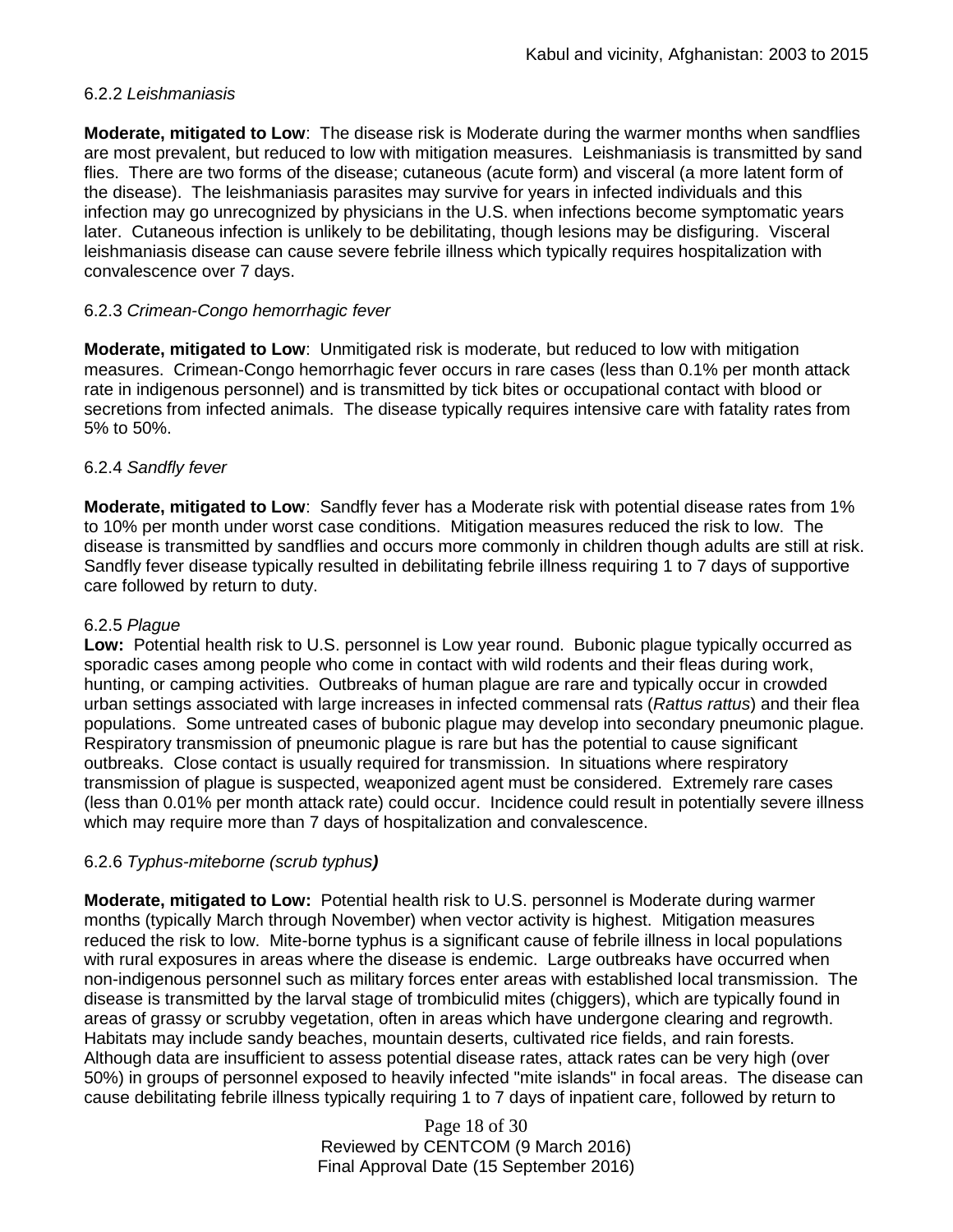duty.

## 6.2.7 *West Nile fever*

**Low**: West Nile fever is present. The disease is maintained by the bird population and transmitted to humans via mosquito vector. Typically, infections in young, healthy adults were asymptomatic although fever, headache, tiredness, body aches (occasionally with a skin rash on trunk of body), and swollen lymph glands can occurred. This disease is associated with a low risk estimate.

#### 6.2.8 Short -term health risks:

**Low to High:** Low for, the plague and West Nile fever, Moderate for leishmaniasis-cutaneous (acute), Crimean-Congo hemorrhagic fever, sandfly fever, typhus-miteborne, and High for malaria. The health risk is reduced to low by proper wear of the uniform, application of repellent to exposed skin, and appropriate chemoprophylaxis. Confidence in health risk estimate was medium.

#### 6.2.9 Long-term health risks:

**Low:** Low for leishmaniasis-visceral (chronic). Risk is reduced to Low by proper wear of the uniform and application of repellent to exposed skin. Confidence in the risk estimate is medium.

#### 6.3 Water Contact Diseases

Operations or activities that involve extensive water contact may result in personnel being temporarily debilitated with leptospirosis in some locations. Leptospirosis health risk typically increases during flooding. In addition, although not specifically assessed in this document, bodies of surface water are likely to be contaminated with human and animal waste. Activities such as wading or swimming may result in exposures to enteric diseases such as diarrhea and hepatitis via incidental ingestion of water. Prolonged water contact also may lead to the development of a variety of potentially debilitating skin conditions such as bacterial or fungal dermatitis. Mitigation strategies were in place and included avoiding water contact and recreational water activities, proper wear of uniform (especially footwear), and protective coverings for cuts/abraded skin.

## 6.3.1 *Leptospirosis*

**Moderate, mitigated to Low**: Human infections occur seasonally (typically April through November) through exposure to water or soil contaminated by infected animals and is associated with wading, and swimming in contaminated, untreated open water. The occurrence of flooding after heavy rainfall facilitates the spread of the organism because as water saturates the environment leptospirosis present in the soil passes directly into surface waters. Leptospirosis can enter the body through cut or abraded skin, mucous membranes, and conjunctivae. Infection may also occur from ingestion of contaminated water. The acute, generalized illness associated with infection may mimic other tropical diseases (for example, dengue fever, malaria, and typhus), and common symptoms include fever, chills, myalgia, nausea, diarrhea, cough, and conjunctival suffusion. Manifestations of severe disease can include jaundice, renal failure, hemorrhage, pneumonitis, and hemodynamic collapse. Recreational activities involving extensive water contact may result in personnel being temporarily debilitated with leptospirosis. Incidence could result in debilitating febrile illness typically requiring 1 to 7 days of inpatient care, followed by return to duty; some cases may require prolonged convalescence. This disease is associated with a Moderate health risk estimate.

## 6.3.2 Short-term health risks:

Page 19 of 30 Reviewed by CENTCOM (9 March 2016) Final Approval Date (15 September 2016)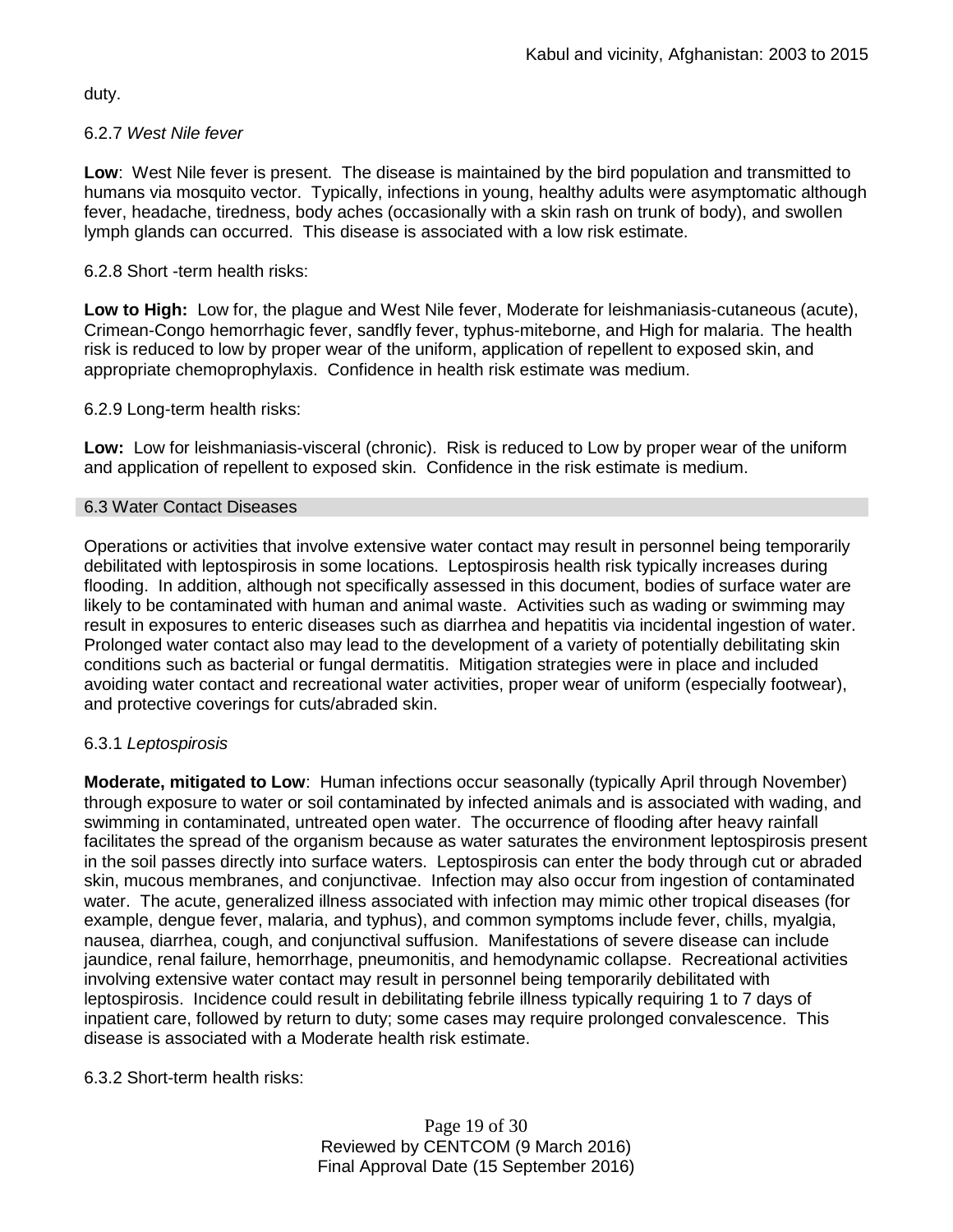**Low:** Unmitigated Health risk of leptospirosis is Moderate during warmer months. Mitigation measures reduce the risk to Low. Confidence in the health risk estimate is medium.

## 6.3.3 Long-term health risks:

**None identified based on available data.** Confidence in the health risk estimate is medium.

## 6.4 Respiratory Diseases

Although not specifically assessed in this document, deployed U.S. forces may be exposed to a wide variety of common respiratory infections in the local population. These include influenza, pertussis, viral upper respiratory infections, viral and bacterial pneumonia, and others. The U.S. military populations living in close-quarter conditions are at risk for substantial person-to-person spread of respiratory pathogens. Influenza is of particular concern because of its ability to debilitate large numbers of unvaccinated personnel for several days. Mitigation strategies were in place and included routine medical screenings, vaccination, enforcing minimum space allocation in housing units, implementing head-to-toe sleeping in crowded housing units, implementation of proper personal protective equipment (PPE) when necessary for healthcare providers and detention facility personnel.

# 6.4.1 *Tuberculosis (TB)*

**Moderate, mitigated to Low:** Potential health risk to U.S. personnel is Moderate, mitigated to Low, year round. Transmission typically requires close and prolonged contact with an active case of pulmonary or laryngeal TB, although it also can occur with more incidental contact. Individuals with prolonged indoor exposure to the local population are at increased risk for latent TB infection.

## 6.4.2 *Meningococcal meningitis*

**Low:** Meningococcal meningitis poses a Low risk and is transmitted from person to person through droplets of respiratory or throat secretions. Close and prolonged contact facilitates the spread of this disease. Meningococcal meningitis is potentially a very severe disease typically requiring intensive care; fatalities may occur in 5-15% of cases.

6.4.3 Short-term health risks:

**Low:** Moderate (TB) to Low (for meningococcal meningitis). Overall risk was reduced to Low with mitigation measures. Confidence in the health risk estimate is medium.

## 6.4.4 Long-term health risks:

**None identified based on available data.** Tuberculosis is evaluated as part of the post deployment health assessment (PDHA). A TB skin test is required post-deployment if potentially exposed and is based upon individual service policies.

## 6.5 Animal-Contact Diseases

# 6.5.1 *Rabies*

**Moderate, mitigated to Low:** Rabies posed a year-round moderate risk. Occurrence in local animals was well above U.S. levels due to the lack of organized control programs. Dogs are the primary reservoir of rabies in Afghanistan, and a frequent source of human exposure. Rabies is transmitted by exposure to the virus-laden saliva of an infected animal, typically through bites, but could occur from

> Page 20 of 30 Reviewed by CENTCOM (9 March 2016) Final Approval Date (15 September 2016)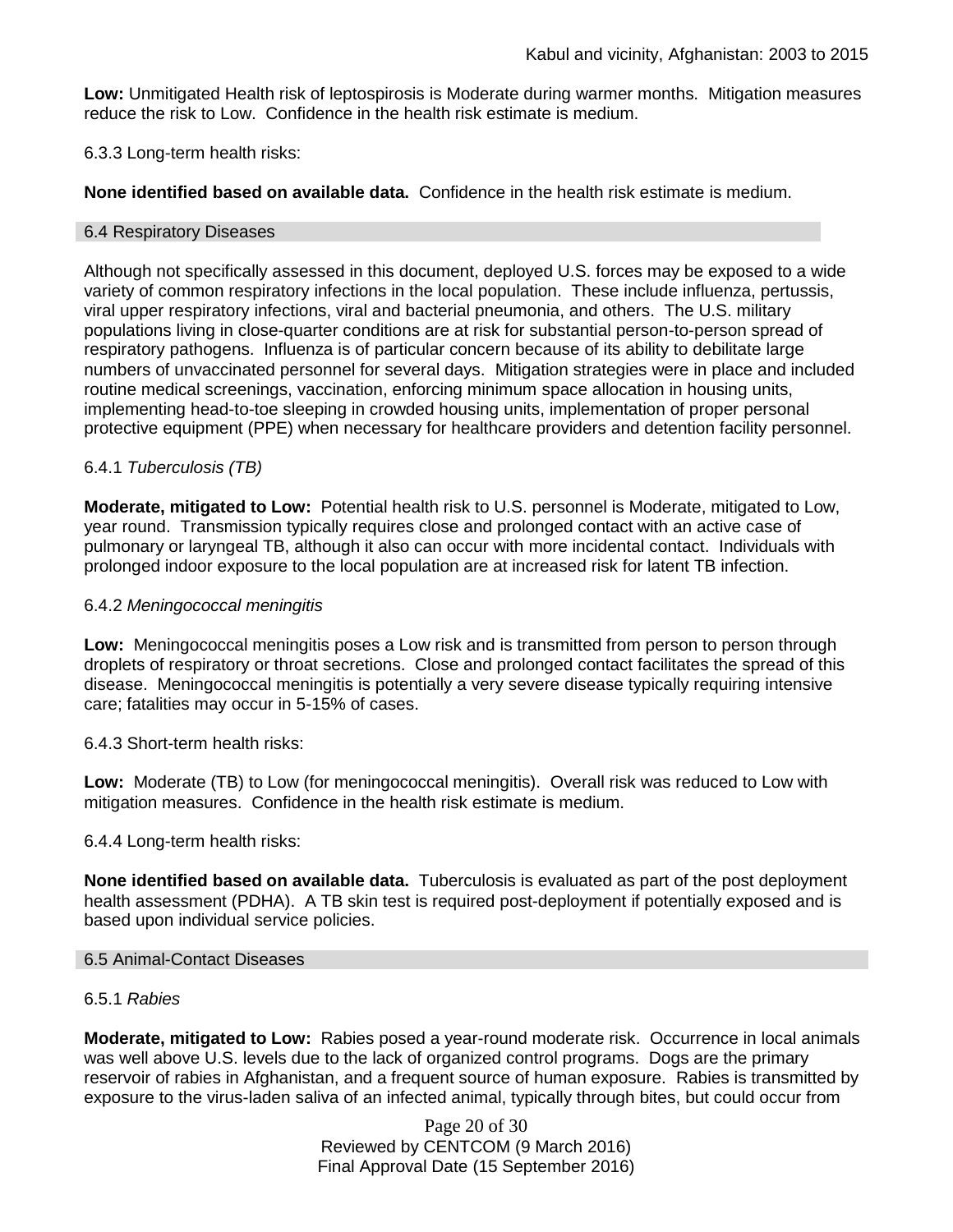scratches contaminated with the saliva. A U.S. Army Soldier stationed in Afghanistan died of rabies on 31 August 2011 (Reference 7). Laboratory results indicated the Soldier was infected from contact with a dog while deployed. Although the vast majority (>99%) of persons who develop rabies disease will do so within a year after a risk exposure, there have been rare reports of individuals presenting with rabies disease up to six years or more after their last known risk exposure. Mitigation strategies included command emphasis of CENTCOM GO 1B, reduction of animal habitats, active pest management programs, and timely treatment of feral animal scratches/bites.

## 6.5.2 *Anthrax*

**Moderate, mitigated to Low:** Anthrax cases are rare in indigenous personnel, and pose a Low risk to U.S. personnel. Anthrax is a naturally occurring infection; cutaneous anthrax is transmitted by direct contact with infected animals or carcasses, including hides. Eating undercooked infected meat may result in contracting gastrointestinal anthrax. Pulmonary anthrax is contracted through inhalation of spores and is extremely rare. Mitigation measures included consuming approved food sources, proper food preparation and cooking temperatures, avoidance of animals and farms, dust abatement when working in these areas, vaccinations, and proper PPE for personnel working with animals.

## 6.5.3 *Q-Fever*

**Moderate, mitigated to Low:** Potential health risk to U.S. personnel is Moderate, but mitigated to Low, year round. Rare cases are possible among personnel exposed to aerosols from infected animals, with clusters of cases possible in some situations. Significant outbreaks (affecting 1-50%) can occur in personnel with heavy exposure to barnyards or other areas where animals are kept. Unpasteurized milk may also transmit infection. The primary route of exposure is respiratory, with an infectious dose as low as a single organism. Incidence could result in debilitating febrile illness, sometimes presenting as pneumonia, typically requiring 1 to 7 days of inpatient care followed by return to duty. Mitigation strategies in place as listed in paragraph 6.5.2 except for vaccinations.

## 6.5.4 *H5N1 avian influenza*

**Low:** Potential health risk to U.S. personnel is Low. Although H5N1 avian influenza (AI) is easily transmitted among birds, bird-to-human transmission is extremely inefficient. Human-to-human transmission appears to be exceedingly rare, even with relatively close contact. Extremely rare cases (less than 0.01% per month attack rate) could occur. Incidence could result in very severe illness with fatality rate higher than 50 percent in symptomatic cases. Mitigation strategies included avoidance of birds/poultry and proper cooking temperatures for poultry products.

## 6.5.5 Short-term health risks:

**Low:** The short-term unmitigated risk is Moderate for rabies, anthrax, and Q-fever to Low for H5N1 avian influenza. Mitigation measures reduced the overall risk to Low.Confidence in risk estimate is medium.

## 6.5.6 Long-term health risks:

**Low:** A Low long term risk exists for rabies because, in rare cases, the incubation period for rabies can be several years.

## **7 Venomous Animal/Insect**

All information was taken directly the Armed Forces Pest Management Board (Reference 8) and the

Page 21 of 30 Reviewed by CENTCOM (9 March 2016) Final Approval Date (15 September 2016)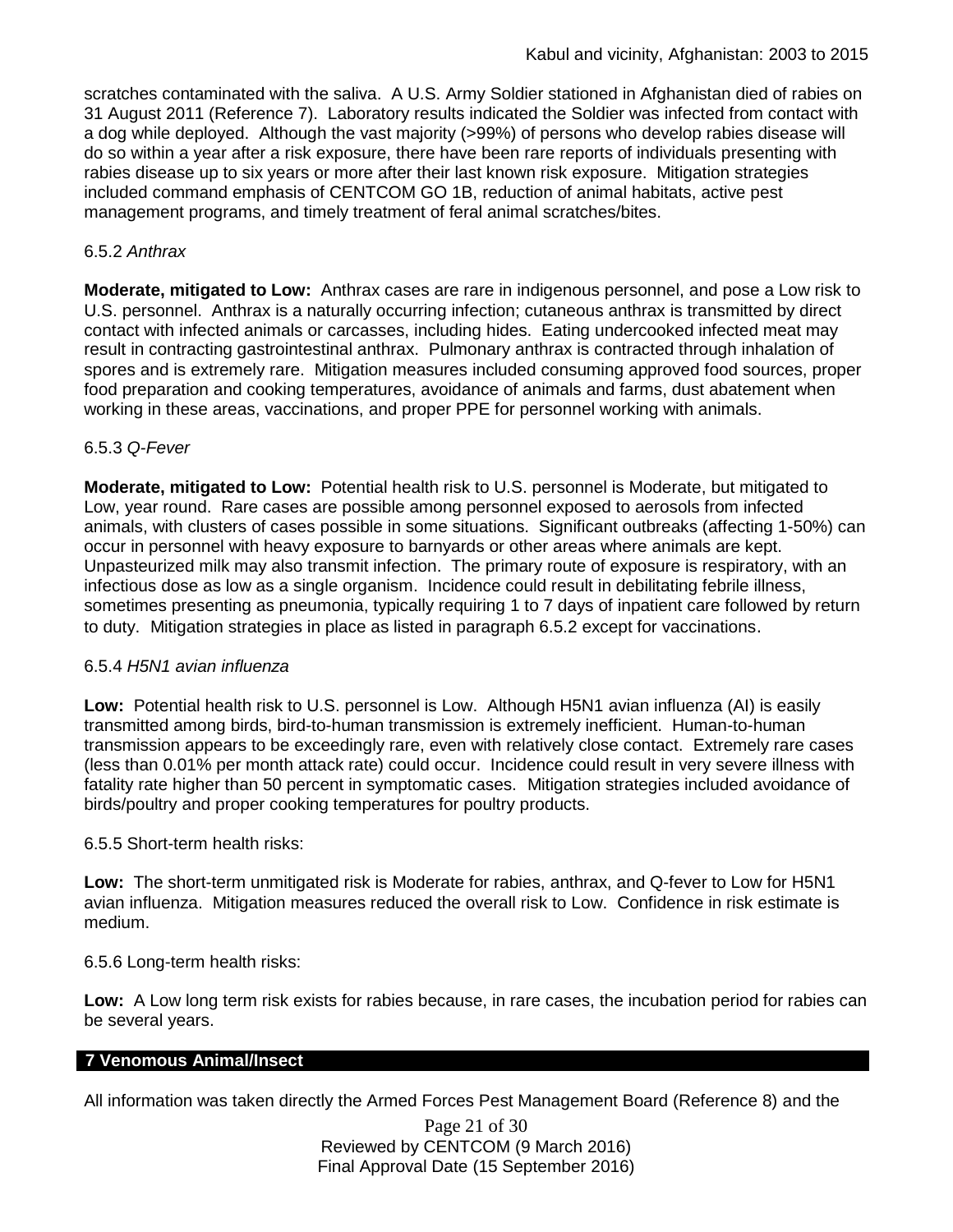Clinical Toxinology Resources web site from the University of Adelaide, Australia (Reference 9). The species listed below have home ranges that overlap the location of Kabul and vicinity, and may present a health risk if they are encountered by personnel. See Section 9 for more information about pesticides and pest control measures.

7.1 Spiders

 *Latrodectus dahlia* (widow spider): Severe envenomization possible, potentially lethal. However, venom effects are mostly minor and even significant envenoming is unlikely to be lethal.

## 7.2 Scorpions

*• Mesobuthus caucasicus, Mesobuthus eupeus, Mesobuthus macmahoni, Orthochirus afghanus, Orthochirus. Jalalabadensis, Orthochirus pallidus, Orthochirus samrchelsis*: There are a number of dangerous Buthid scorpions, but there are also some known to cause minimal effects only. Without clinical data it is unclear where these species fit within that spectrum.

*• Hottentotta alticola*, and *Hottentotta saulcyi*: Moderate envenoming possible but unlikely to prove lethal. Stings by these scorpions are likely to cause only short lived local effects, such as pain, without systemic effects.

*• Scorpiops afghanus*: Mild envenoming only, not likely to prove lethal. Stings by these scorpions are likely to cause only short lived local effects, such as pain, without systemic effects.

## 7.3 Snakes

 *Gloydius halys* (Haly's pit viper): Severe envenoming possible, potentially lethal. Bites may cause moderate to severe coagulopathy and haemorrhagins causing extensive bleeding.

 *Hemorrhis ravergieri* (mountain racer): Unlikely to cause significant envenoming. Bites require symptomatic treatment only.

 *Macrovipera lebetina obtusa* (Lebetine viper), *and Macrovipera lebetina turanica* (*Turan bluntnosed viper*): Severe envenoming possible, potentially lethal. Bites may cause mild to severe local effects, shock & coagulopathy.

 *Naja oxiana* (Oxus cobra): Severe envenoming possible, potentially lethal. Bites can cause systemic effects, principally flaccid paralysis.

 *Platyceps rhodorachis* (Jan's desert racer): Mild envenoming only, not likely to prove lethal. Requires symptomatic treatment only.

# 7.4 Short-term health risks:

**Low:** If encountered, effects of venom vary with species from mild localized swelling (e.g. widow spider) to potentially lethal effects (e.g., Haly's Pit Viper). See effects of venom above. Mitigation strategies included avoiding contact, proper wear of uniform (especially footwear), and timely medical treatment. Confidence in the health risk estimate is low (Reference 4, Table 3-6).

7.5 Long-term health risks:

Page 22 of 30 Reviewed by CENTCOM (9 March 2016) Final Approval Date (15 September 2016)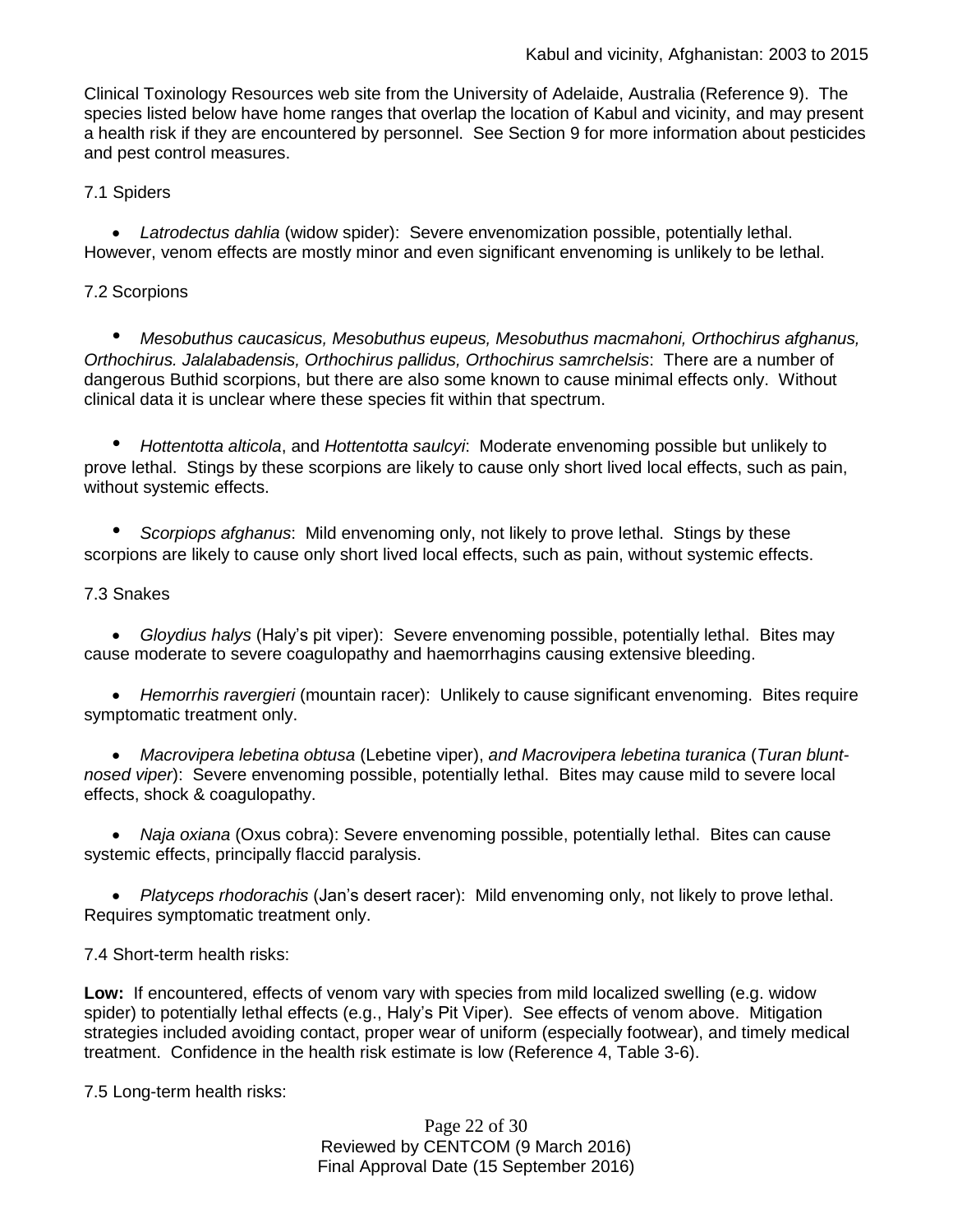## **None identified.**

# **8 Heat/Cold Stress**

#### 8.1 Heat

Precipitation is concentrated in the winter (snow) and spring months. Summers are long and hot (temperatures range from 58 degrees Fahrenheit (°F) to 90 °F) but have very low humidity. Fall (October and November) is warm and dry. Winters are cold but short, lasting from December to March (temperature range: 19 °F to 40 °F). Spring in Kabul starts in late March and is the wettest time of the year (average rainfall for March is 3 inches). Work intensity and clothing/equipment worn pose greater health risk of heat stress/injury than environmental factors alone (Reference 10). Managing risk of hot weather operations included monitoring work/rest periods, proper hydration, and taking individual risk factors (e.g., acclimation, weight, and physical conditioning) into consideration. Risk of heat stress/injury was reduced with preventive measures

#### 8.1.1 Short-term health risks:

**Low to High, mitigated to Low:** The risk of heat injury was reduced to low through preventive measures such as work/rest cycles, proper hydration and nutrition, and monitoring Wet Bulb Globe Temperature (WBGT). Risk of heat injury in unacclimatized or susceptible populations (older, previous history of heat injury, poor physical condition, underlying medical/health conditions), and those under operational constraints (equipment, PPE, vehicles) is High from June - September, Moderate from April – May and October – November, and Low from December – March. Confidence in the health risk estimate is low (Reference 4, Table 3-6).

#### 8.1.2 Long-term health risks:

**Low:** The long-term risk is Low. However, the risk may be greater for certain susceptible persons– those older (i.e., greater than 45 years), in lesser physical shape, or with underlying medical/health conditions. Long-term health implications from heat injuries are rare but may occur, especially from more serious injuries such as heat stroke. It is possible that high heat in conjunction with various chemical exposures may increase long-term health risks, though specific scientific evidence is not conclusive. Confidence in these risk estimates is medium (Reference 4, Table 3-6).

#### 8.2 Cold

## 8.2.1 Short-term health risks:

Winter (December - March) mean daily minimum temperatures range from 19 °F to 40 °F. Because even on warm days a significant drop in temperature after sunset by as much as 40 °F can occur, there is a risk of cold stress/injury from December – March. The risk assessment for Non-Freezing Cold Injuries (NFCI), such as chilblain, trench foot, and hypothermia, is Low based on historical temperature and precipitation data. Frostbite is unlikely to occur because temperatures rarely drop below freezing. However, personnel may encounter significantly lower temperatures during field operations at higher altitudes. As with heat stress/injuries, cold stress/injuries are largely dependent on operational and individual factors instead of environmental factors alone (Reference 10).

**Low:** The health risk of cold injury is Low. Confidence in the health risk estimate is medium.

8.2.2 Long-term health risks:

Page 23 of 30 Reviewed by CENTCOM (9 March 2016) Final Approval Date (15 September 2016)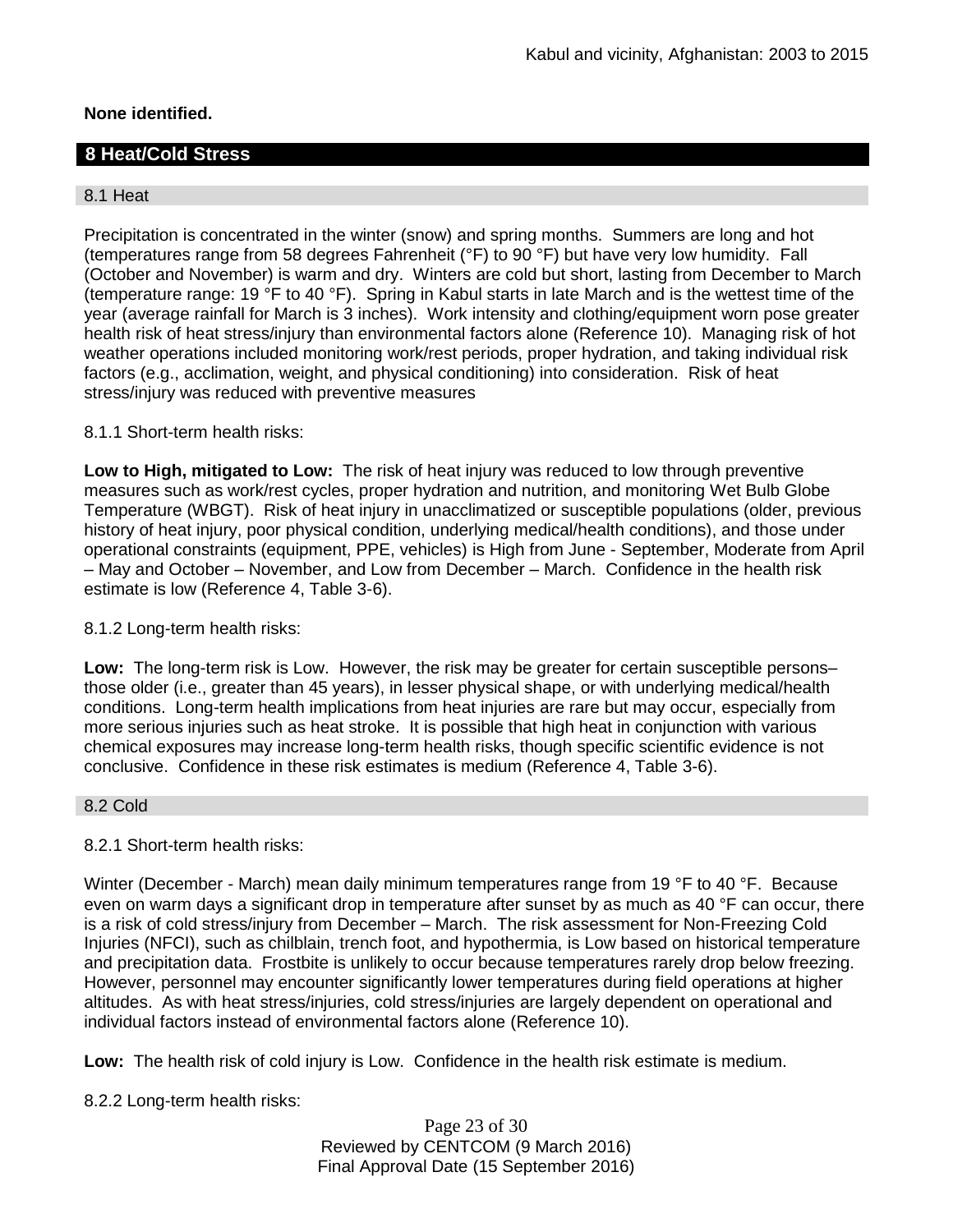**Low:** The health risk of cold injury is Low. Confidence in the health risk estimate is high.

# **9 Noise**

9.1 Continuous

There is no specific information available to assess this hazard.

9.1.1 Short and long-term health risks:

## **Not evaluated**

9.2 Impulse

There is no specific information available to assess this hazard.

9.2.1 Short-term and long-term health risks:

## **Not evaluated**.

## **10 Unique Incidents/Concerns**

#### 10.1 Potential environmental contamination sources

DoD personnel are exposed to various chemical, physical, ergonomic, and biological hazards in the course of performing their mission. These types of hazards depend on the mission of the unit and the operations and tasks which the personnel are required to perform to complete their mission. The health risk associated with these hazards depends on a number of elements including what materials are used, how long the exposure last, what is done to the material, the environment where the task or operation is performed, and what controls are used. The hazards can include exposures to heavy metal particulates (e.g., lead, cadmium, manganese, chromium, and iron oxide), solvents, fuels, oils, and gases (e.g., carbon monoxide, carbon dioxide, oxides of nitrogen, and oxides of sulfur). Most of these exposures occur when performing maintenance task such as painting, grinding, welding, engine repair, or movement through contaminated areas. Exposures to these occupational hazards can occur through inhalation (air), skin contact, or ingestion; however exposures through air are generally associated with the highest health risk.

#### 10.2 Waste Sites/Waste Disposal

There was very little information about solid waste management during the 2003-2009 timeframe. The prevailing solid waste management issues at Camp Phoenix and Camp Eggers included a lack of lids for trash cans in food preparation areas, and dumpsters being left open and/or not cleaned regularly. The dumpsters had no plugged drains to allow cleaning. There was no information about how wastes were disposed of at the camps, such as by landfilling or burning. However, Occupational Environmental Health Site Assessments (OEHSAs) and Base Camp Assessments (BCAs) were available for many basecamps from 2010-2015. Solid waste and wastewater were typically disposed of offsite.

10.2.1 Short-term and long-term risks:

Page 24 of 30 Reviewed by CENTCOM (9 March 2016) Final Approval Date (15 September 2016)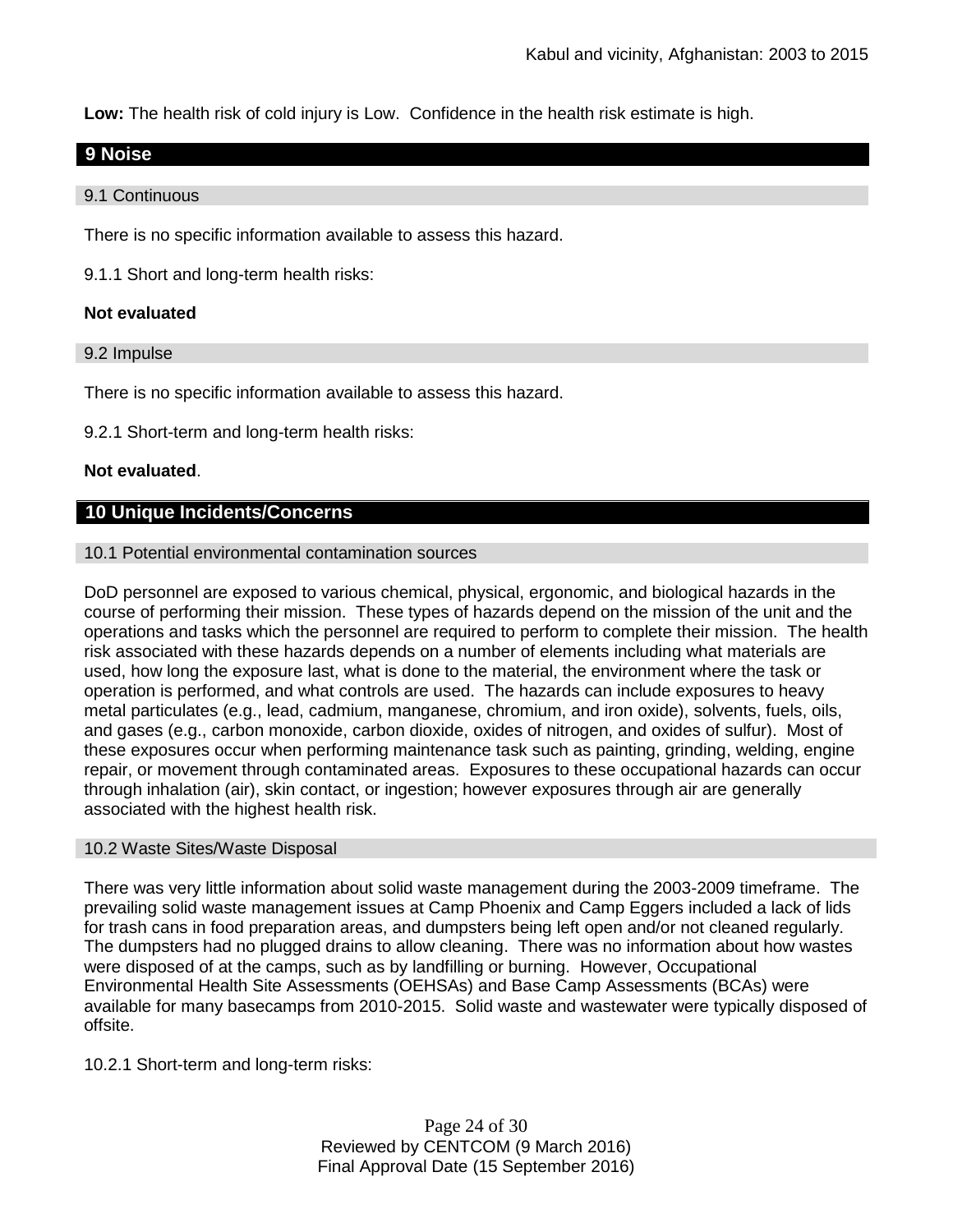**Low**: The short and long-term health risk is low (from 2010 -2015) to moderate (from 2003-2009). Confidence in the health risk assessment is medium (Reference 4, Table 3-6).

#### 10.3 Fuel/petroleum products/industrial chemical spills

According to OEHSAs and BCAs from 2010-2015, aboveground storage tanks were typically present on the basecamps. No fuel/petroleum products or chemical spills were noted at the basecamps in the OEHSAs and BSAs, with one exception. An OEHSA survey conducted at Camp Morehead on 04 December 2012 reported a large amount of fuel (more than 100 gallons of JP8 diesel) spilled in the camp probably during the early part of November of 2012. Also, an OEHSA survey conducted at Camp Phoenix, reported a bag of 20K, JP8 ripped inside the berm in 2013.

10.3.1 Short-term and long-term risks:

**Low:** The short and long-term health risk from fuel spills is low. Confidence in the health risk assessment is low (Reference 4, Table 3-6).

#### 10.4 Pesticides/Pest Control:

The health risk of exposure to pesticide residues is considered within the framework of typical residential exposure scenarios, based on the types of equipment, techniques, and pesticide products that have been employed, such as enclosed bait stations for rodenticides, various handheld equipment for spot treatments of insecticides and herbicides, and a number of ready-to-use (RTU) methods such as aerosol cans and baits. The control of rodents required the majority of pest management inputs, with the acutely toxic rodenticides staged as solid formulation lethal baits placed in tamper-resistant bait stations indoors and outdoors throughout cantonment areas. Nuisance insects, including biting and stinging insects such as bees, wasps, and ants, also required significant pest management inputs. Use of pesticides targeting against these pests generally involved selection of compounds with low mammalian toxicity and short-term residual using pinpoint rather than broadcast application techniques. There are historical reports of mosquitoes, ticks, and sandflies on site which are controlled for through the application of pesticides. Several monthly Pesticide Application Reports in the MESL data portal for list the usage of pesticides on the site. There were no reports that indicated accidents, misuse, misapplication or other hazards associated with pesticide use.

## 10.4.1 Rodenticides

Bromadialone, brodifacoum, bromethalin, diphacinone, and zinc phosphide were used to control rodents.

Besides using the rodenticides and interior traps, eliminating harborage areas was another measure to control rodents

## 10.4.2 Insecticides

Insecticides used to control ants, bees, crickets, fleas, flies, lice, mosquitoes, spiders, termites, and wasps include: hydramethylnon, nithiazine, fipronil, imidacloprid, d-trans allethrin, phenothrin, methomyl, beta-cyfluthrin, deltamethrin, permethrin, hydramethylnon, pyrethrins, piperonyl butoxide, MGK-264, deltamethrin, (S)-methoprene, Bacillus thuringiensis var. israelensis, beta-cyfluthrin, fipronil deltamethrin, pyrethrins, beta-cyfluthrin, lambda-cyhalothrin, piperonyl butoxide, MGK-264 , hydramethylnon, fipronil, (S)-hydroprene, bifenthrin.

10.4.3 Herbicides

Page 25 of 30 Reviewed by CENTCOM (9 March 2016) Final Approval Date (15 September 2016)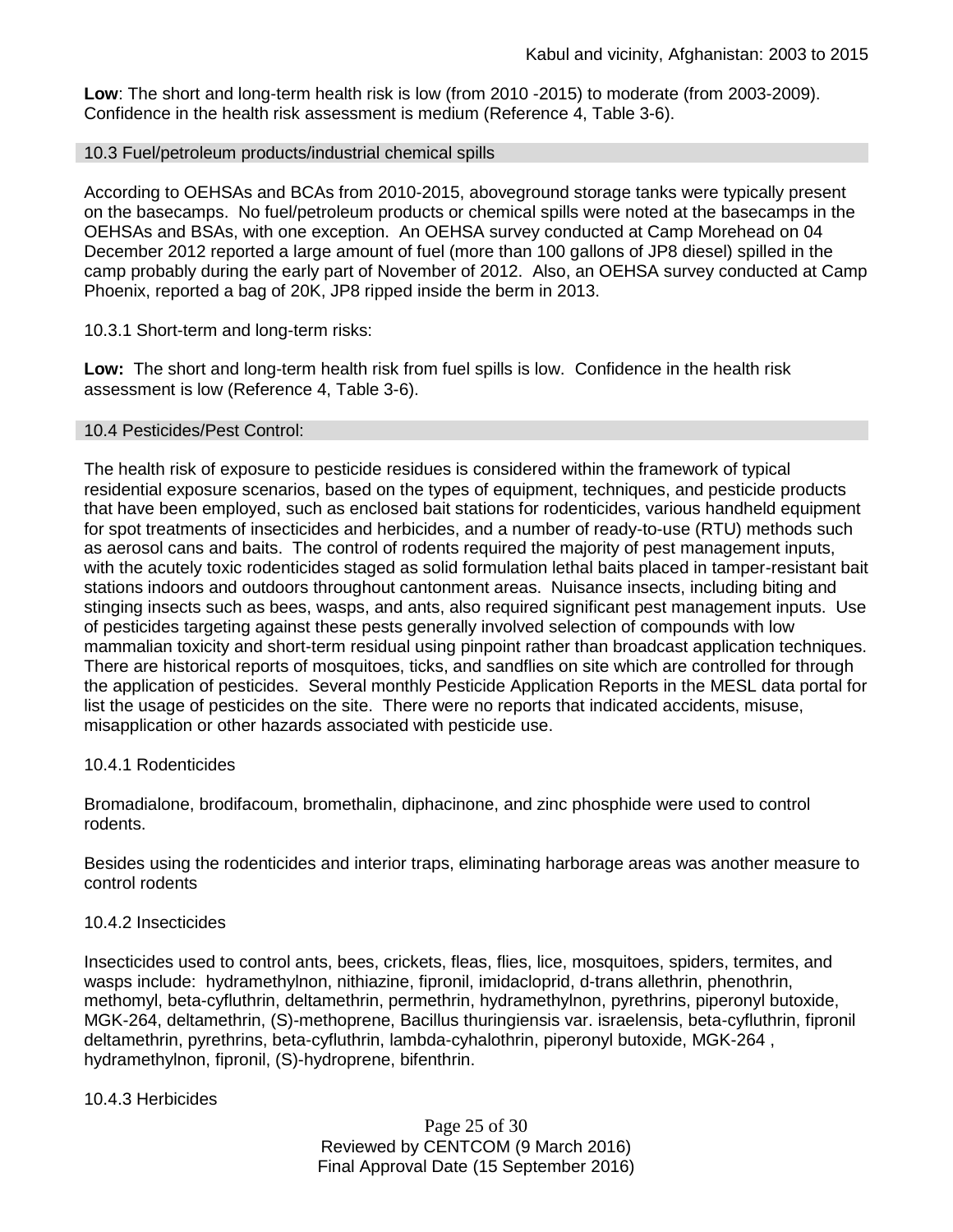Glyphosate was used to control weeds.

10.4.4 Short-term and long-term health risks

**Low:** Confidence in the health risk assessment is low to medium (Reference 4, Table 3-6).

#### 10.5 Asbestos

There is no specific information available to assess this hazard. However, Camp Phoenix was originally a huge junkyard and an abandoned tractor trailer park. Asbestos resulting from third world sources including vehicles could reasonably be expected.

10.5.1 Short-term and long-term risks: Unknown.

#### 10.6 Lead Based Paint

There is no specific information available to assess this hazard. However, Camp Phoenix was originally a huge junkyard and an abandoned tractor trailer park in a developing country. Lead based paint could reasonably be expected.

10.6.1 Short-term and long-term risks: Unknown.

#### 10.7 Burn Pits/Burn Barrels

While not specific to Kabul the consolidated epidemiological and environmental sampling and studies on burn pits that have been conducted as of the date of this publication have been unable to determine whether an association does or does not exist between exposures to emissions from the burn pits and long-term health effects (Reference 13). The Institute of Medicine committee's (Reference 13) review of the literature and the data suggests that service in Iraq or Afghanistan (i.e., a broader consideration of air pollution than exposure only to burn pit emissions) may be associated with long-term health effects, particularly in susceptible (e.g., those who have asthma) or highly exposed subpopulations, such as those who worked at the burn pit. Such health effects would be due mainly to high ambient concentrations of PM from both natural and anthropogenic sources, including military sources. If that broader exposure to air pollution turns out to be relevant, potentially related health effects of concern are respiratory and cardiovascular effects and cancer. Susceptibility to the PM health effects could be exacerbated by other exposures, such as stress, smoking, local climatic conditions, and co-exposures to other chemicals that affect the same biologic or chemical processes. Individually, the chemicals measured at burn pit sites in the study were generally below concentrations of health concern for general populations in the United States. However, the possibility of exposure to mixtures of the chemicals raises the potential for health outcomes associated with cumulative exposure to combinations of the constituents of burn pit emissions and emissions from other sources.

#### 10.7.1 Particulate matter, less than10 micrometers  $(PM_{10})$

10.7.1.2 Exposure Guidelines:

## Short Term (24-hour)  $PM_{10}$  ( $\mu$ g/m<sup>3</sup>):

- 
- Marginal MEG  $= 420$
- $\bullet$  Critical MEG = 600

): Long-term PM<sub>10</sub> MEG (µg/m<sup>3</sup>):

Negligible  $MEG = 250$  **Not defined and not available.** 

Page 26 of 30 Reviewed by CENTCOM (9 March 2016) Final Approval Date (15 September 2016)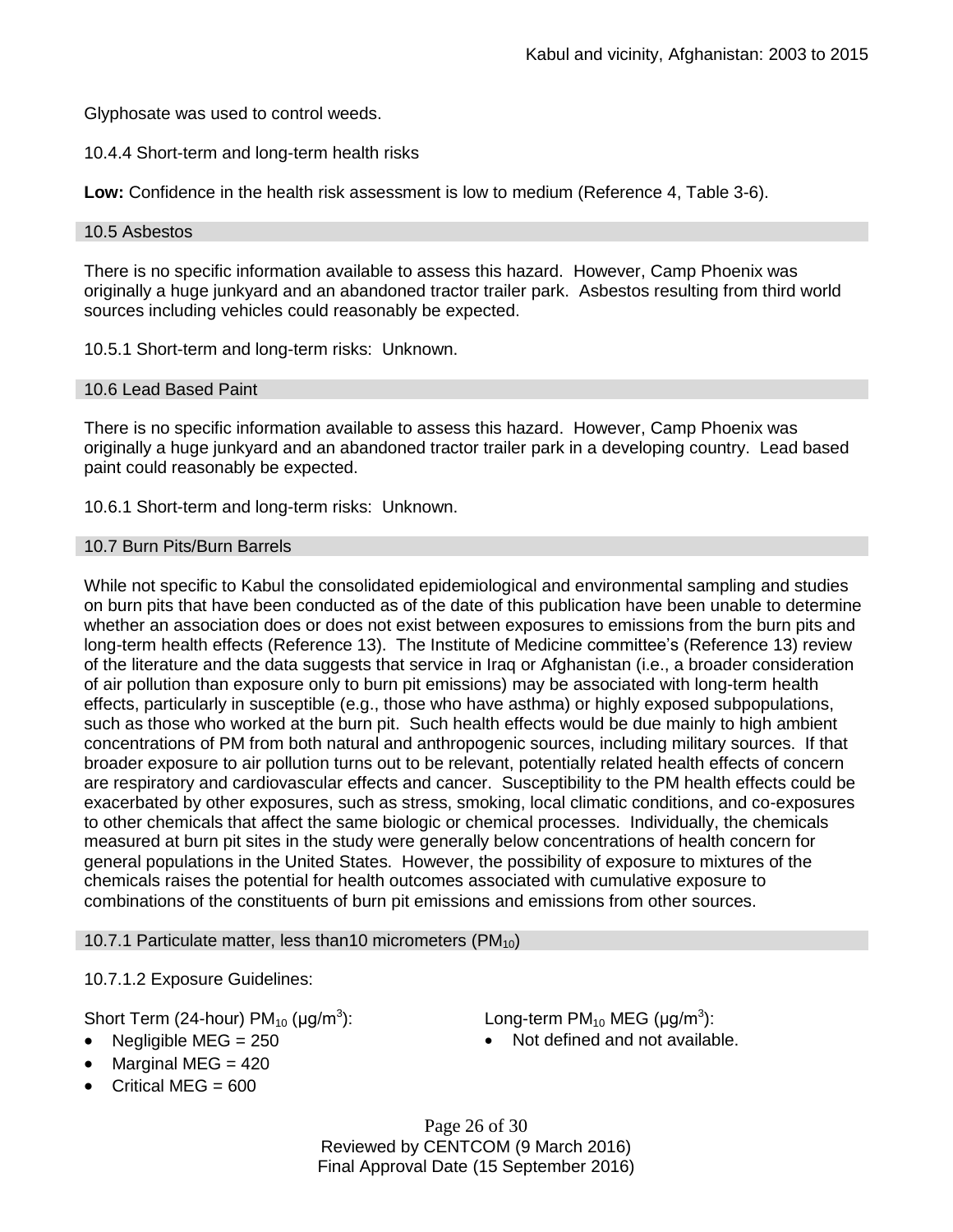10.7.1.3 Sample data/Notes:

Camp Phoenix: A total of five valid  $PM_{10}$  air samples were collected near the burn barrels at Camp Phoenix from April 2010 to November 2010. The range of 24-hour  $PM_{10}$  concentrations was 188  $\mu$ g/m<sup>3</sup> – 977 μg/m<sup>3</sup> with an average concentration of 606 μg/m<sup>3</sup>

Camp Scorpion: A single valid PM<sub>10</sub> air sample (117  $\mu$ g/m<sup>3</sup>) was collected near a burn pit at Camp Scorpion on 18 March 2013.

10.7.1.4 Short-term health risks:

Data were insufficient to fully characterize health risk associated with  $PM_{10}$  exposure at Camp Phoenix and Camp Scorpion.

10.7.1.5 Long-term health risks:

**Not Evaluated-no available health guidelines**. The EPA has retracted its long-term NAAQS for PM<sub>10</sub> due to an inability to clearly link chronic health effects with chronic  $PM_{10}$  exposure levels.

10.7.2 Particulate matter, less than 2.5 micrometers (PM $_{2.5}$ )

10.7.2.1 Exposure Guidelines:

Short Term (24-hour)  $PM_{2.5}$  ( $\mu$ g/m<sup>3</sup>):

- 
- Marginal MEG =  $250$   $\bullet$  Marginal MEG =  $65$
- Critical MEG  $= 500$

):  $\hspace{1cm}$  Long-term (1year) PM $_{2.5}$  MEGs (µg/m $^3$ ):

- Negligible MEG = 65 Negligible MEG = 15
	-

10.7.2.2 Sample data/Notes:

Camp Phoenix: A total of 53 valid  $PM<sub>2.5</sub>$  air samples were collected near burn barrels at Camp Phoenix from March 2010 to June 2012. The range of 24-hour PM<sub>2.5</sub> concentrations was 33  $\mu$ g/m $^3$  – 563  $\mu$ g/m $^3$ with an average concentration of 133  $\mu$ g/m<sup>3</sup>.

Bala Hissar: A single valid  $PM_{2.5}$  air sample was collected near a burn pit on 13 April 2014. Data were insufficient to fully characterize the health risk associated with  $PM<sub>2.5</sub>$  exposure.

10.7.2.3 Short-term health risks:

**Variable (Low to High):** The short-term PM<sub>2.5</sub> health risk assessment for burn barrels at Camp Phoenix is Low based on an average concentration of 133  $\mu$ g/m<sup>3</sup> and High based on a peak concentration of 563  $\mu$ g/m<sup>3</sup> and the likelihood of exposure at these hazard severity levels.

Camp Phoenix: Daily average health risk levels for  $PM_{2.5}$  near the burn barrels show no hazard for 27%, low health risk for 67%, moderate health risk for 4%, and high health risk for 2% of the time. Confidence in the short-term  $PM<sub>2.5</sub>$  health risk assessment was low to medium (Reference 4, Table 3-6).

The hazard severity was negligible for average  $PM_{2.5}$  exposures near the burn barrel. The results indicate that few exposed personnel (if any) are expected to have noticeable health effects during

> Page 27 of 30 Reviewed by CENTCOM (9 March 2016) Final Approval Date (15 September 2016)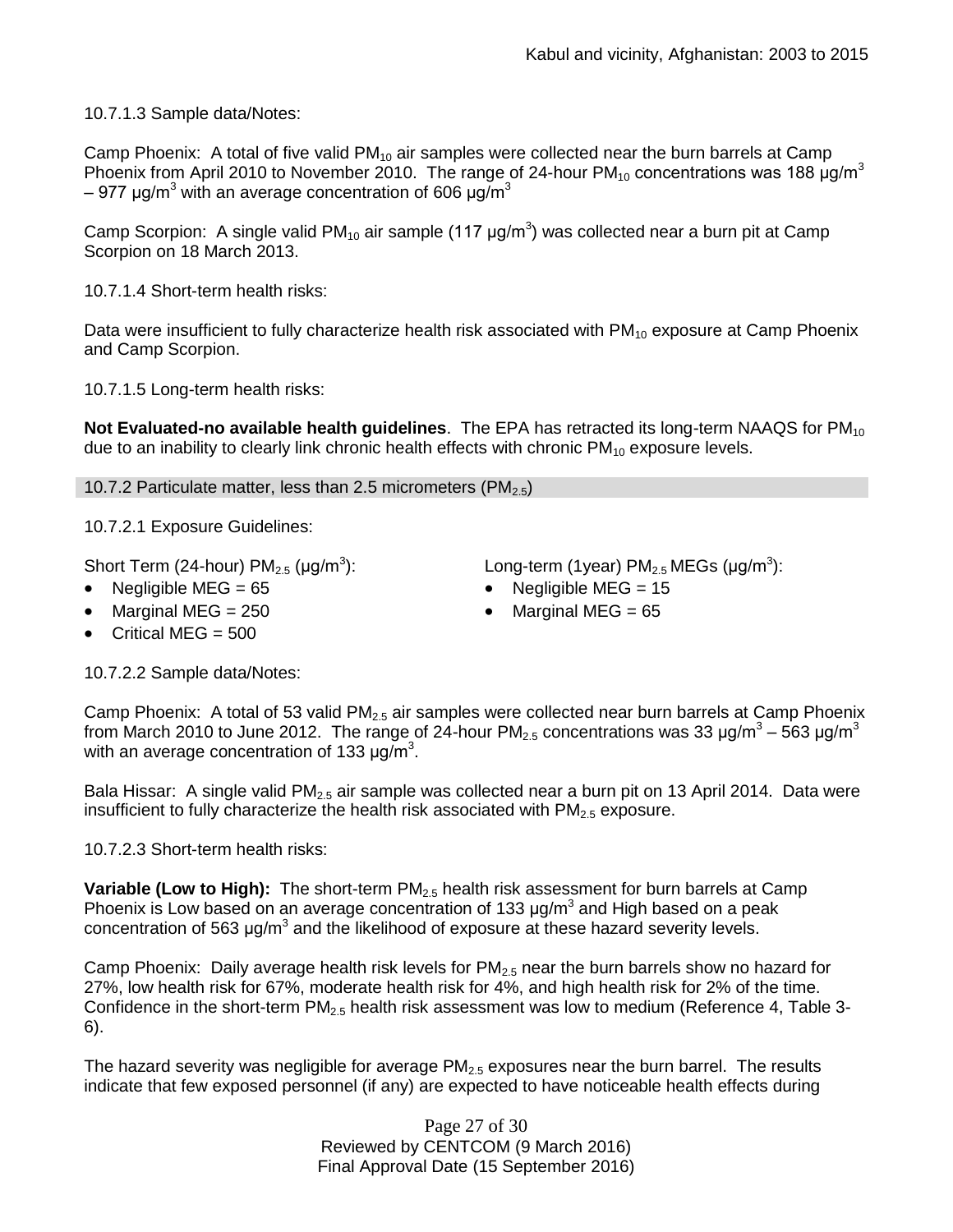mission. Exposed personnel are expected to be able to effectively perform all critical tasks during mission operations. Minimal to no degradation of abilities to conduct complex tasks are expected (Reference 4, Table 3-11).

For the highest observed  $PM_{2.5}$  exposures near the burn barrel, the hazard severity was critical. During peak exposures at the critical hazard severity level, most if not all personnel experience very notable eye, nose, and throat irritation and respiratory effects. Visual acuity is impaired, as is overall aerobic capacity. Some personnel will not be able to perform assigned duties. Lost duty days are expected. Those with a history of asthma or cardiopulmonary disease will experience more severe symptoms. Conditions may also result in adverse, non-health related materiel/logistical impacts (Reference 4, Table 3-11).

10.7.2.4 Long-term health risks:

Low: The long-term PM<sub>2.5</sub> health risk assessment for the Camp Phoenix burn barrel was Low based on average PM<sub>2.5</sub> concentrations and the likelihood of exposure at these hazard severity levels. A Low health risk assessment for typical exposure concentrations suggests that long-term exposure to  $PM<sub>2.5</sub>$ was expected to have little or no impact on accomplishing the mission. Confidence in the long-term  $PM_{2.5}$  health risk assessment was low (Reference 4, Table 3-6).

10.7.3 Airborne Metals

10.7.3.1 Sample data/Notes:

A total of 53  $PM<sub>2.5</sub>$  airborne metal samples were collected near burn barrels at Camp Phoenix. Airborne metal samples were also collected near burn barrels at Camp Phoenix and burn pits at Camp Bala Hissar (for  $PM_{10}$  metals), as well as at Camp Scorpion (for  $PM_{2.5}$  metals); however, data were insufficient to fully characterize the health risk associated with  $PM_{10}$  and  $PM_{2.5}$  airborne metal exposure.

10.7.3.2 Short-term and long-term health risks:

**None identified based on available sample data.** All collected samples were below the short and long-term Negligible MEGs.

10.7.4 Volatile Organic Compounds (VOC)

10.7.4.1 Sample data/Notes:

No VOC samples were collected near burn barrels at Camp Phoenix or burn pits at Camp Scorpion and Camp Balahissar.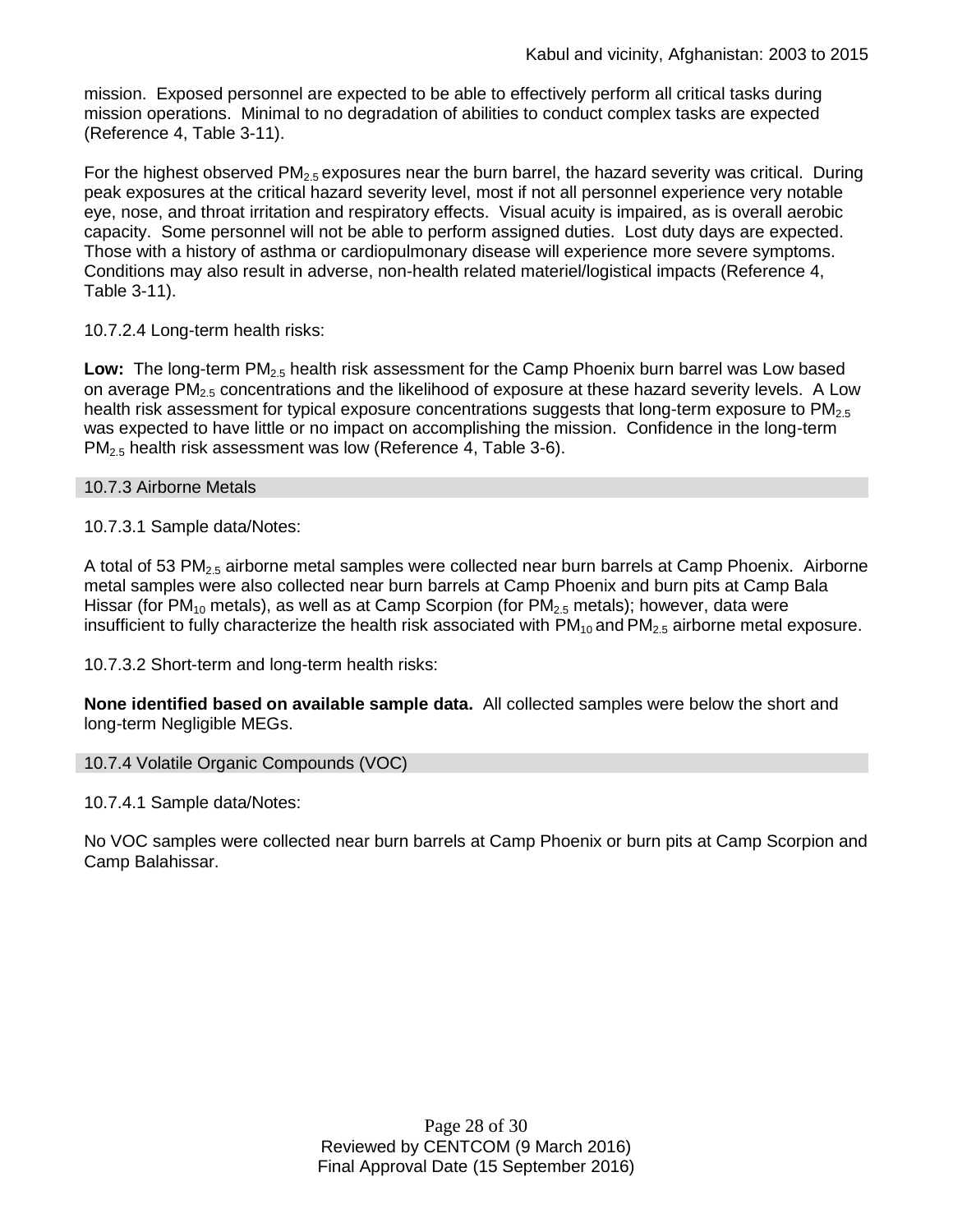# **11 References<sup>1</sup>**

 $\overline{a}$ 

- 1. Defense Occupational and Environmental Health Readiness System (referred to as the DOEHRS-EH database) at https://doehrs-ih.csd.disa.mil/Doehrs/. Department of Defense (DoD) Instruction 6490.03, *Deployment Health*, 2006.
- 2. DoDI 6055.05, Occupational and Environmental Health, 2008.
- 3. Joint Staff Memorandum (MCM) 0017-12, Procedures for Deployment Health Surveillance, 2012.
- 4. USAPHC TG230, June 2013 Revision.
- 5. DoD MESL Data Portal: https://mesl.apgea.army.mil/mesl/.Some of the data and reports used may be classified or otherwise have some restricted distribution.
- 6. Modification 12 to United States Central Command Individual Protection and Individual Unit Deployment Policy, 2 December 2013.
- 7. CDC. 2012. Morbidity and Mortality Weekly Report. Imported Human Rabies in a U.S. Army Soldier. May 4, 2012. 61(17); 302-305.
- 8. Armed Forces Pest Management Board: [http://www.afpmb.org/content/venomous-animals](http://www.afpmb.org/content/venomous-animals-country#Afghanistan)[country#Afghanistan.](http://www.afpmb.org/content/venomous-animals-country#Afghanistan) U.S. Army Garrison - Forest Glen, Silver Spring, MD.
- 9. Clinical Toxinology Resources: [http://www.toxinology.com/.](http://www.toxinology.com/) University of Adelaide, Australia.
- 10. Goldman RF. 2001. Introduction to heat-related problems in military operations. *In*: Textbook of military medicine: medical aspects of harsh environments Vol. 1, Pandolf KB, and Burr RE (Eds.), Office of the Surgeon General, Department of the Army, Washington DC.
- 11. Sharkey JM, Abraham JH, Clark LL, Rohrbeck P, Ludwig SL, Hu Z, Baird CP. 2015. Postdeployment Respiratory Healthcare Encounters following Deployment to Kabul, Afghanistan: A Retrospective Cohort Study. Mil Med. Accepted for Publication. Abstract: Inhalational hazards are numerous in operational environments.
- 12. ATSDR. 1998. Toxicological Profile for Acrolein. [http://www.atsdr.cdc.gov/ToxProfiles/TP.asp?id=557&tid=102.](http://www.atsdr.cdc.gov/ToxProfiles/TP.asp?id=557&tid=102) April 2007.
- 13. IOM (Institute of Medicine). 2011*.* Long-term health consequences of exposure to burn pits in Iraq and Afghanistan*.* Washington, DC: The National Academies Press.
- 14. AIPH. 2014. Screening Health Risk Assessments, Phoenix, Afghanistan, 28 February 14 March 2014.

Page 29 of 30 Reviewed by CENTCOM (9 March 2016) Final Approval Date (15 September 2016)

 $1$  NOTE. The data are currently assessed using the 2013 TG230. The general method involves an initial review of the data which eliminates all chemical substances not detected above 1-yr negligible MEGs. Those substances screened out are not considered acute or chronic health hazards so are not assessed further. For remaining substances, acute and chronic health effects are evaluated separately for air water (soil is only evaluated for long term risk). This is performed by deriving separate short-term and long term population exposure level and estimates (referred to as population exposure point concentrations (PEPC)) that are compared to MEGs derived for similar exposure durations. If less than or equal to negligible MEG the risk is Low. If levels are higher than negligible then there is a chemical-specific toxicity and exposure evaluation by appropriate SMEs, which includes comparison to any available marginal, critical or catastrophic MEGs. For drinking water 15 L/day MEGs are used for the screening while site specific 5-15 L/day are used for more detailed assessment. For nondrinking water (such as that used for personal hygiene or cooking) the 'consumption rate' is limited to 2 L/day (similar to the EPA) which is derived by multiplying the 5 L/day MEG by a factor of 2.5. This value is used to conservatively assess non drinking uses of water.